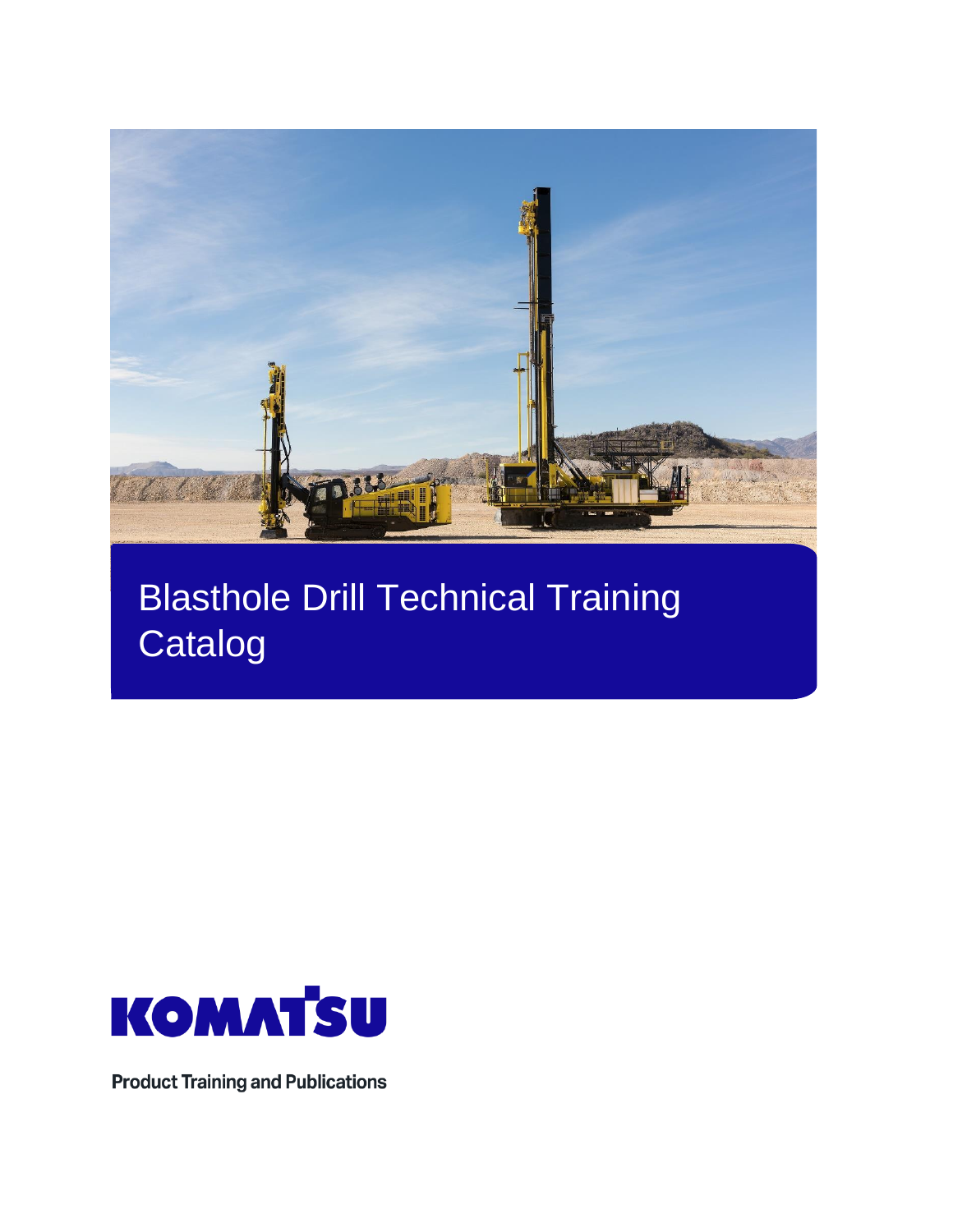# **Contents**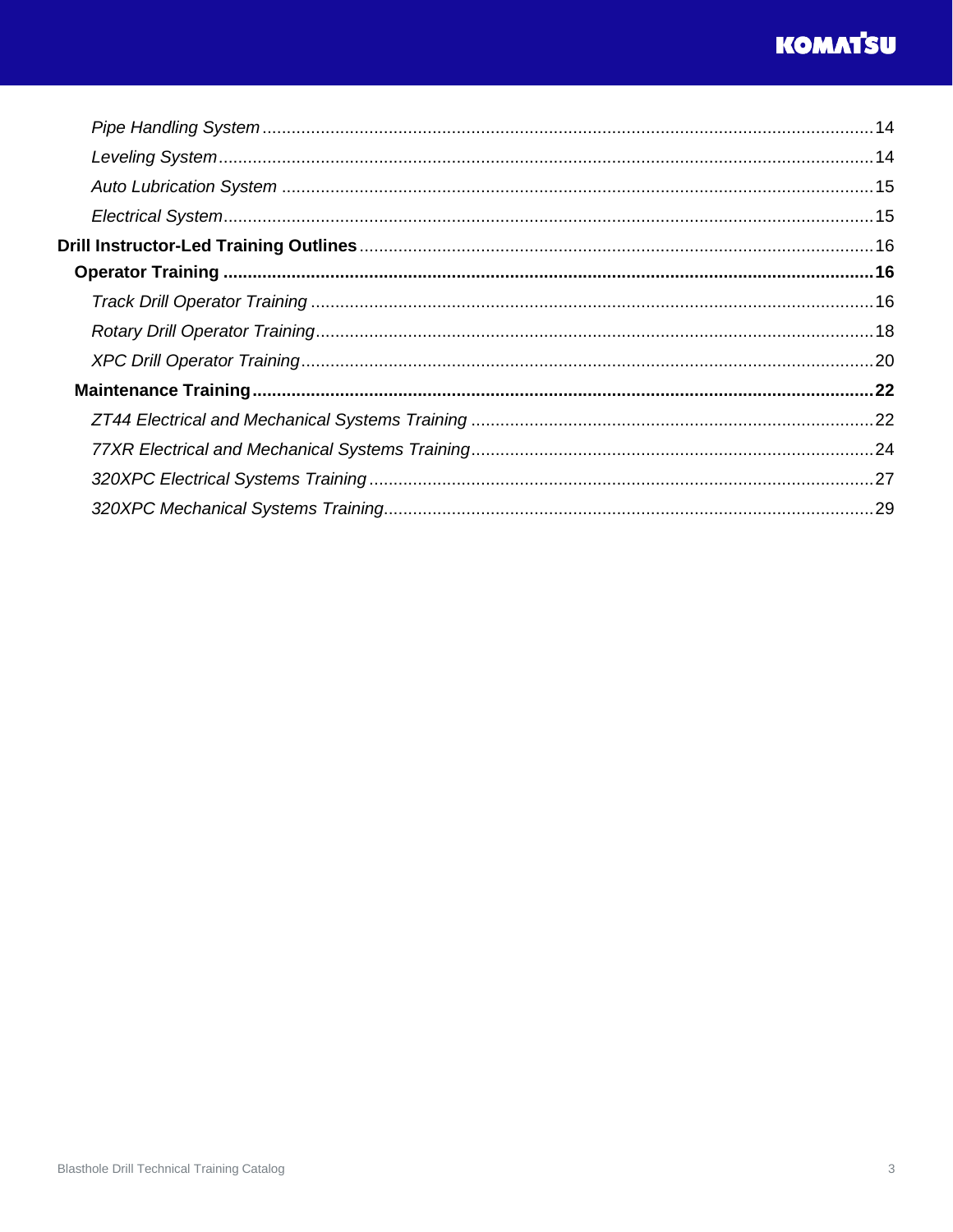

# **Global Mining Solutions eLearning**

<span id="page-3-0"></span>Product Training and Publications has identified eLearning as a delivery option for fundamental knowledge and product specific training. eLearning provides several advantages over traditional training methods:

- eLearning content can be accessed through the Internet by any individual who has the appropriate login and password credentials.
- Immediate availability of training content which provides a quicker, more productive workforce.
- Online training reduces the cost of training by eliminating travel, living, and other expenses associated with Instructor-Led Training.
- eLearning provides students with the ability to learn at their own pace and in their own comfortable environment.
- The training content can be delivered to a large contingent of people in varying locations and be technically consistent across the board.
- When used as a prerequisite to Instructor-Led Training, eLearning can level the playing field between novice and senior personnel. This makes the Instructor-Led Training more effective by allowing the Instructor to spend more time developing skills rather than knowledge-based components.

This Course Catalog contains descriptions of the eLearning Lessons available to you through Product Training and Publications.

#### **Lesson duration:**

Each eLearning Lesson is designed to be less than 60 minutes in duration. However, because eLearning is self-paced training, actual duration may vary per student.

#### **Target audience:**

Blasthole Drill Operators, Technicians, and Engineers who will operate and/or perform maintenance on P&H/Komatsu Blasthole Drills.

#### **Prerequisites:**

Students should have a basic working knowledge of computers as well as a fundamental understanding of electronics, mechanics, pneumatics, and hydraulics as it applies to the systems of P&H/Komatsu Blasthole Drills.

#### **Lesson location:**

eLearning content can be accessed through the Internet by any individual who has the appropriate login and password credentials.

#### **Computer requirements:**

It is recommended that all computers accessing eLearning content have the basic minimum requirements:

- Internet Explorer version 7 or better
- Adobe Reader version 8 or better

#### **Note:**

Our eLearning content is periodically revised and updated.

#### **Terms and Conditions:**

Training materials and product information can represent confidential and proprietary information of Komatsu Global Mining Solutions. This information is being made available to the individuals authorized to access or participate in Komatsu training. These training materials and their contents may not be modified, copied, reproduced, published, uploaded, posted, transmitted, or otherwise used for distribution to others.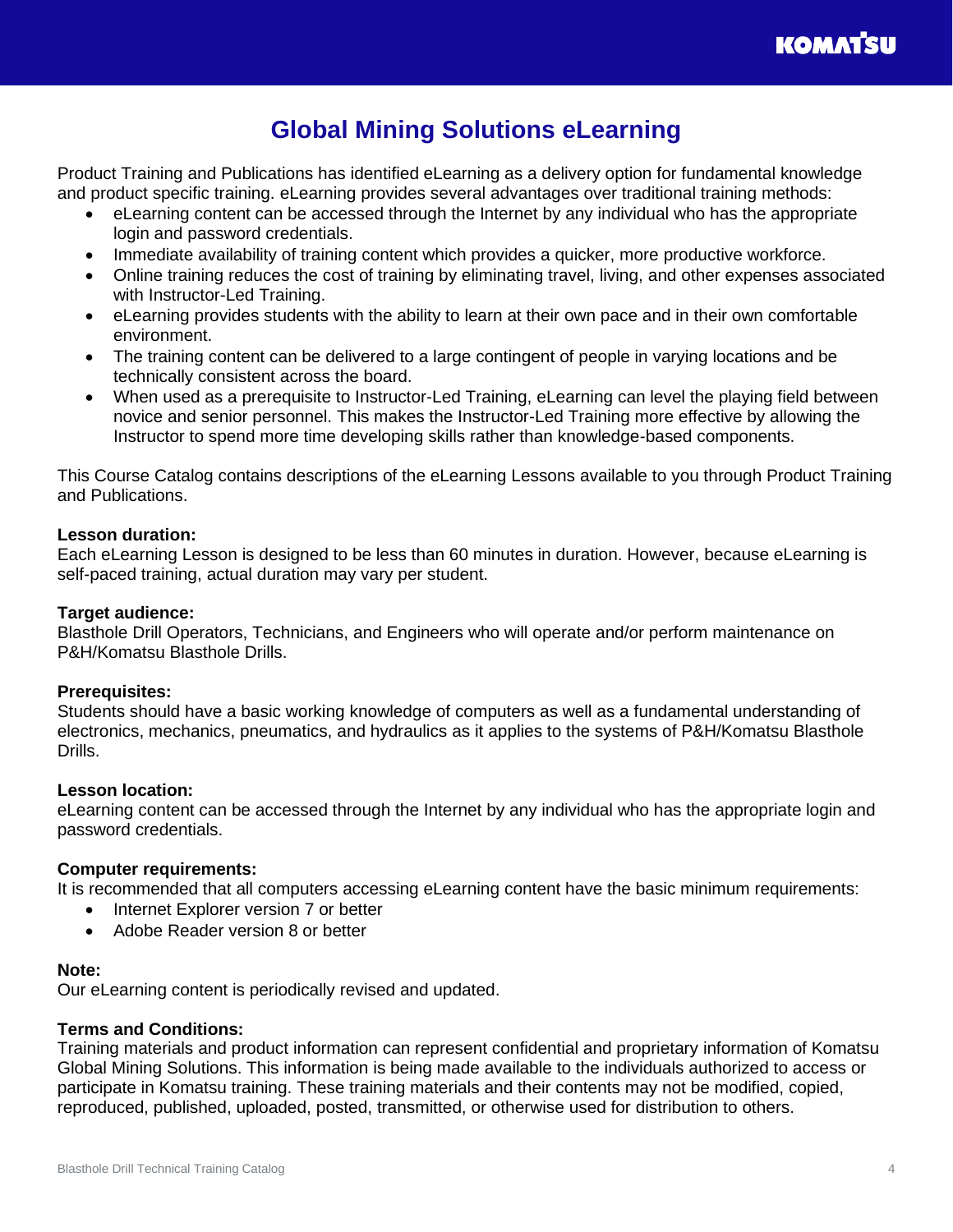# **General Drill Operator eLearning Lesson Descriptions**

# <span id="page-4-1"></span><span id="page-4-0"></span>**General Drill Operator**

## <span id="page-4-2"></span>*Drill Orientation*

#### **Lesson description:**

This lesson provides the Operator or Maintenance Technician with a complete overview of the Drill Exterior, Interior, and Cab Components of past and current production model XPC Blasthole Drills.

#### **Objectives:**

Upon completion of this lesson the student will:

- Understand the purpose and function of the exterior, and interior components associated with XPC Blasthole Drills
- Understand the purpose and function of the major components and controls associated with the Operator Cab on XPC Blasthole Drills

# <span id="page-4-3"></span>*Qualifications and Conducts of a Drill Operator*

#### **Lesson description:**

This lesson provides recommendations for the purpose and reducing the possibility of personal injury, either to the Operators, or to those who work on or in the area adjacent to the Drill. This lesson is general in nature, and your drill may not be equipped with all devices mentioned.

However, it is impossible to foresee all such conditions and it must remain the responsibility of the Mining Company and Drill Operator to anticipate and avoid any unsafe conditions not described in detail in this lesson. It is understood that safety rules within individual Mining Companies vary, and that if a conflict exists, the rules of the Mining Company take precedence over the suggestions contained in the lesson.

#### **Objectives:**

Upon completion of this lesson the student will:

- Understand the basic qualifications as recommended for a Blasthole Drill Operator
- Have a basic understanding of the proper conduct for an Operator of a Blasthole Drill
- Have a basic understanding of the Functional Checks required of the Operator before starting and operating a Blasthole Drill
- Have a basic understanding of the responsibilities of crew members performing a job on or near a Blasthole Drill
- Have a basic understanding of the important of planning a job

#### **Lesson outline:**

- Topic 1: Operator Qualifications
- Topic 2: Operator Conduct
- Topic 3: Operator Functional Checks
- Topic 4: Crew Member Responsibilities
- Topic 5: Planning a Job

- Topic 1: Exterior Component Overview
- Topic 2: Interior Component Overview
- Topic 3: Operator Cab Overview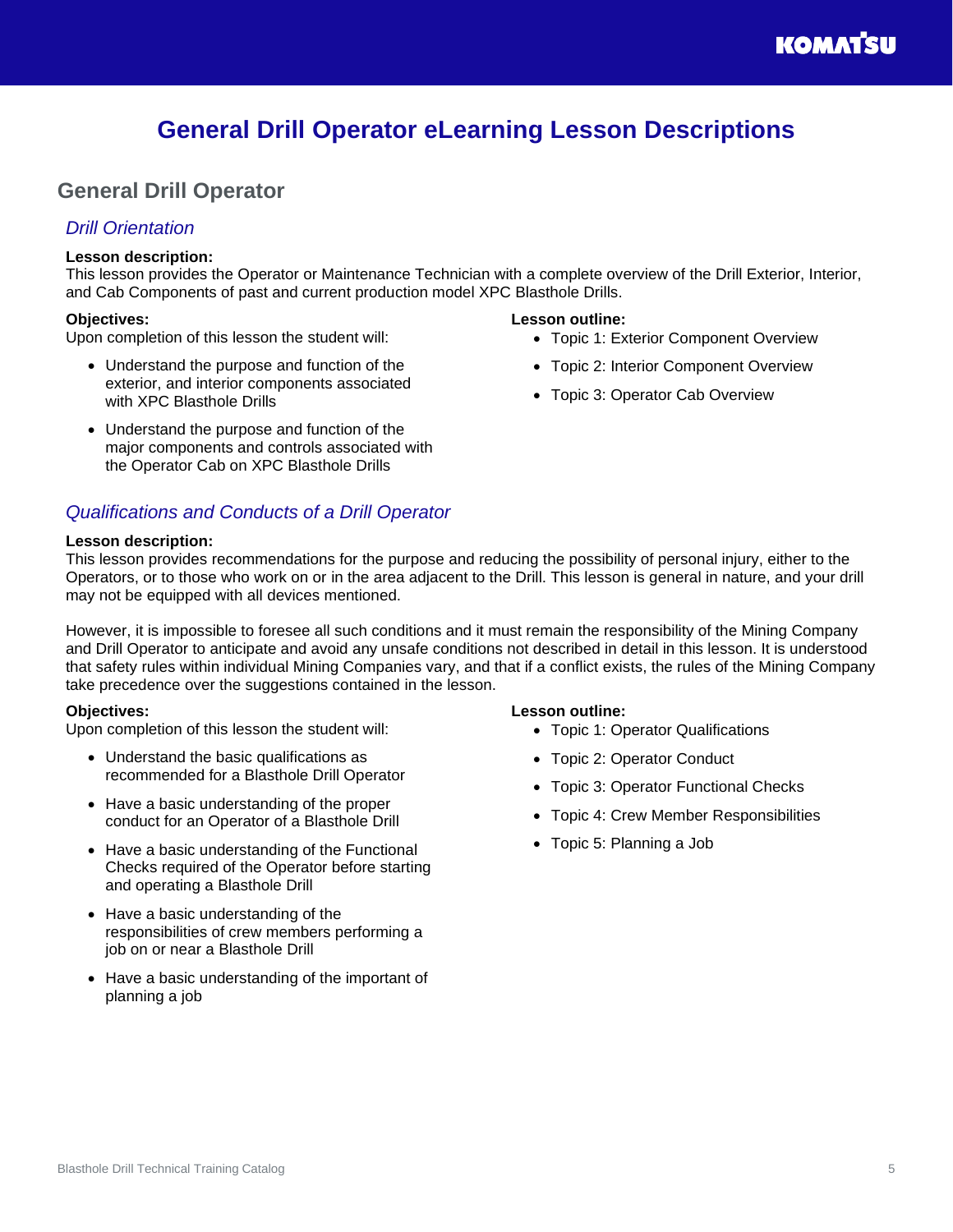# <span id="page-5-0"></span>*Operator Functional Checks*

#### **Lesson description:**

This lesson provides information for the Operator to make Pre-Start, Startup, and Shutdown checks of the Blasthole Drill.

#### **Objectives:**

Upon completion of this lesson the student will:

- Have a thorough understanding of the inspection points surround the drill that are required prior to starting the drill
- Have a thorough understanding of the steps required to properly startup a drill
- Have a thorough understanding of the steps required to properly shutdown a drill under normal conditions and under emergency conditions

#### **Lesson outline:**

- Topic 1: Pre-Start Functional Checks
- Topic 2: Startup Functional Checks
- Topic 3: Shutdown Functional Checks

# <span id="page-5-1"></span>*Drill Operation (XPC Models)*

#### **Lesson description:**

The purpose of the lesson is to describe the operation of the individual motion controls and include some recommended operating procedures and practices that will aid the Operator in the safe, smooth, and efficient operation of Blasthole Drills.

It is important to understand that this lesson is not complete without follow-up hands on skills-based training. This lesson can provide the knowledge of the controls and functions of the drill. It is this knowledge portion, combined with the skills training from a Factory Authorized Operator Trainer that will increase the competence of the Drill Operator Trainee.

#### **Objectives:**

Upon completion of this lesson the student will:

- Have a thorough understanding of the operation of the Propel Joystick Controller
- Have a thorough understanding of the concepts and procedures required to propel the drill forward, backways, turn left, and turn right
- Understand the controls and indicators associated with the Drill Remote Control Unit
- Understand the procedure required to prepare the drill for towing
- Understand the procedure required to level the drill automatically and manually
- Understand the concepts and procedures required to raise and lower the Drill Mast
- Understand the concepts and procedures required to prepare the drill for the different drill functions

- Introduction
- Topic 1: Propel Operation
- Topic 2: Remote Control Operation
- Topic 3: Towing the Drill
- Topic 4: Leveling Operations
- Topic 5: Raising and Lowering the Mast
- Topic 6: Drill Setup
- Topic 7: Drilling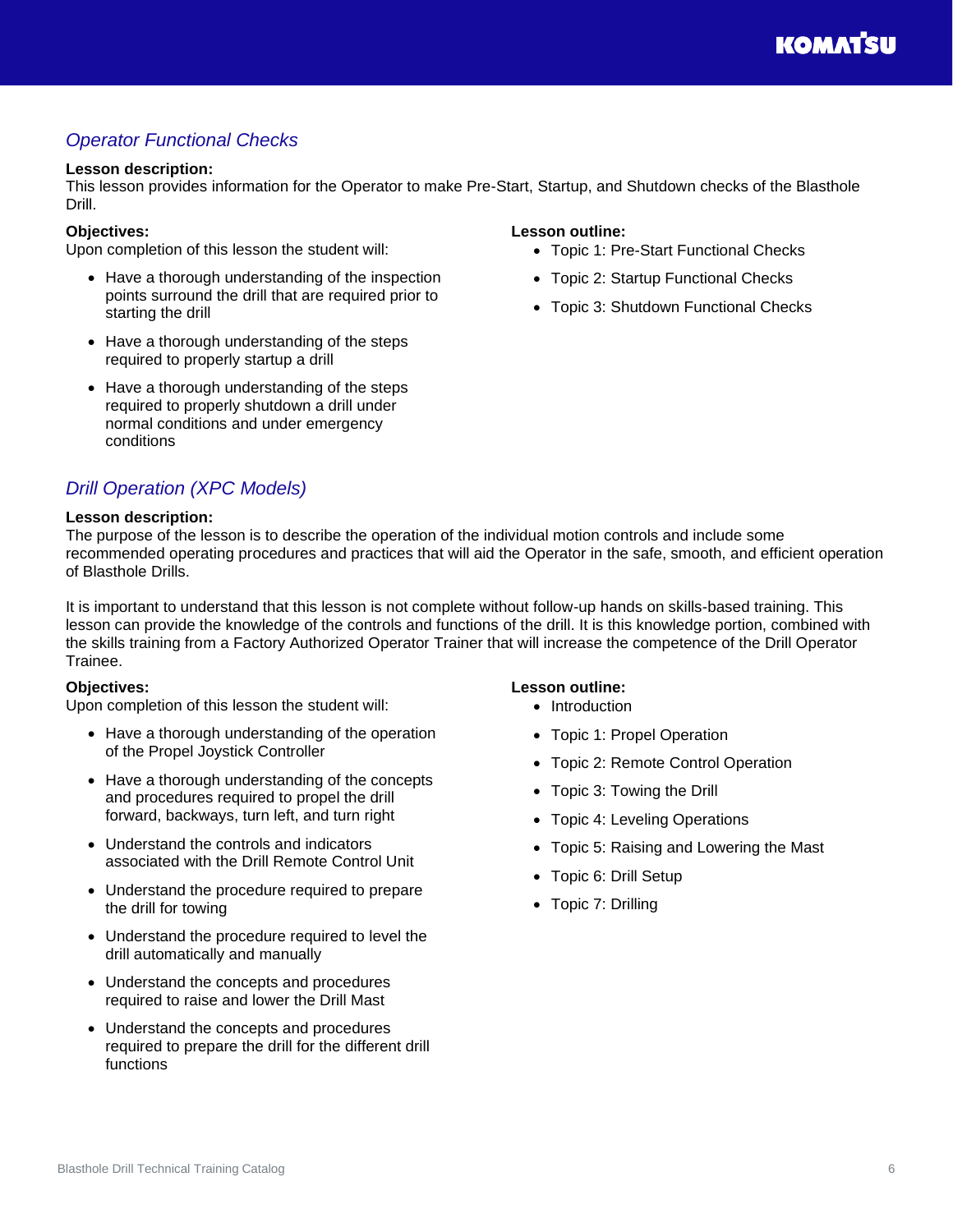# **Drill eLearning Curriculums**

# <span id="page-6-1"></span><span id="page-6-0"></span>**Track Drill Standard Curriculum (ZT Class Drills)**

# <span id="page-6-2"></span>*Product Overview*

#### **Lesson description:**

This lesson provides a brief overview of each of the major systems that shape the track drill as well as a few of the defining features.

### **Objectives:**

Upon completion of this lesson the student will:

- Have a brief understanding of the track style drill
- Be able to identify the Major Systems
- Have a brief understanding of the systems that make up the drill

# <span id="page-6-3"></span>*Operator Walk-around Overview*

#### **Lesson description:**

This lesson provides a brief description of the necessary areas the operator should inspect around the drill before operation.

#### **Objectives:**

Upon completion of this lesson the student will:

#### **Lesson outline:**

- Topic 1: Overview
- Understand the key areas to inspect around the drill before operating a track drill

# <span id="page-6-4"></span>*Operator Cab and Controls*

### **Lesson description:**

This lesson provides the learner with a basic overview of the operator's cab layout as well as the controls and monitors used when operating the machine.

### **Objectives:**

Upon completion of this lesson the student will:

- Be comfortable with the cab and controls layout
- Have a basic understanding of the controls used when operating a track drill

# **Lesson outline:**

- Topic 1: Operator Cab Layout
- Topic 2: Operator Modes and Controls
- Topic 3: Operator's Main Screen
- Topic 4: Remote Control System
- Topic 5: Inclinometer Display
- Topic 6: Alarm Annunciator

# **Lesson outline:**

• Topic 1: Overview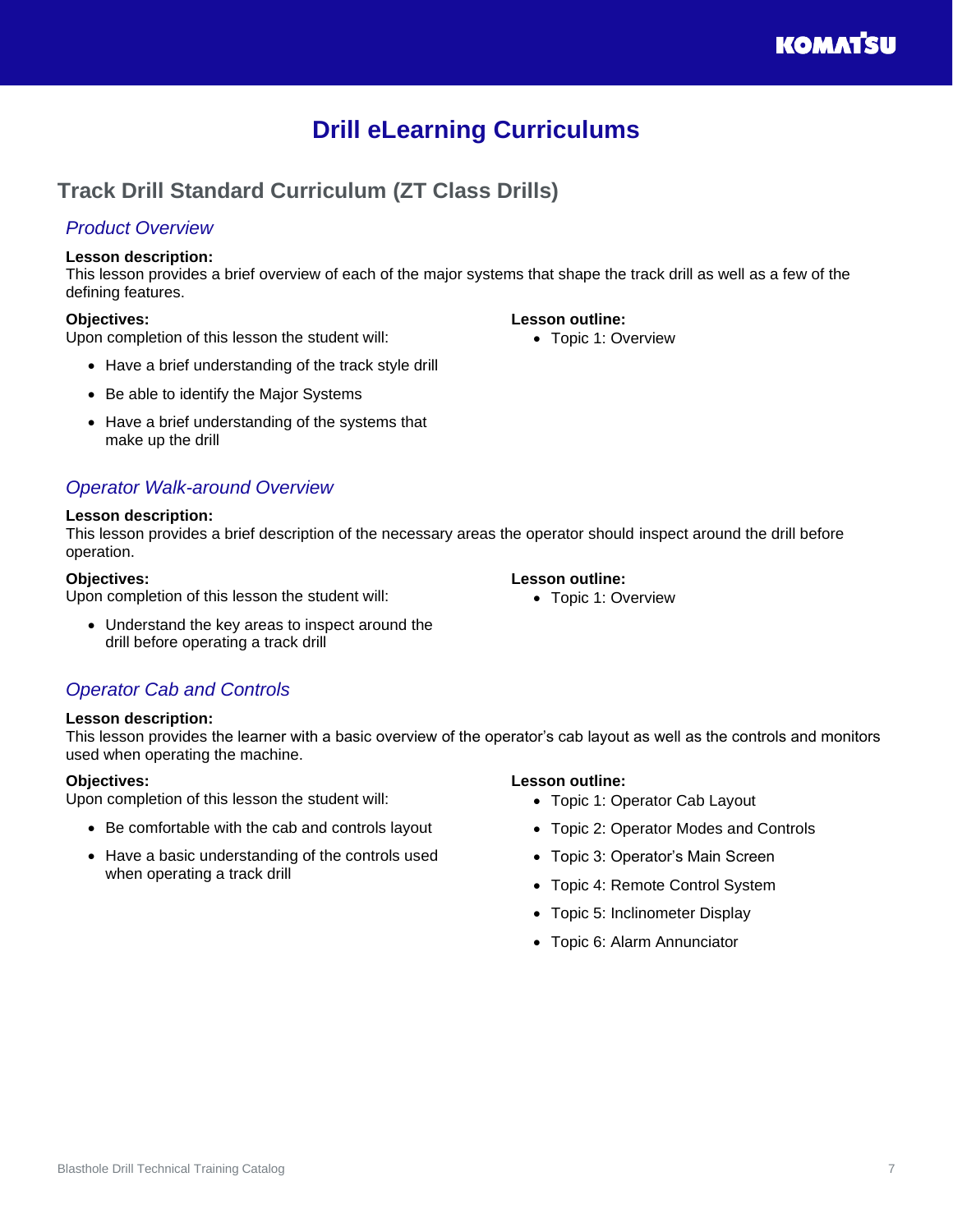# <span id="page-7-0"></span>*Maintenance Overview*

#### **Lesson description:**

This lesson provides an overview of the maintenance schedule and key areas of the machine that should be checked and maintained.

#### **Objectives:**

Upon completion of this lesson the student will:

• Understand the key areas to consider when maintaining a track drill

#### **Lesson outline:**

• Topic 1: Maintenance Overview

# <span id="page-7-1"></span>**Rotary Drill Standard Maintenance Curriculum (ZR Class Drills)**

### <span id="page-7-2"></span>*Product Overview*

#### **Lesson description:**

In this lesson you will see a brief overview of each of the major systems that shape the 77 class of Blasthole Drills as well as a few of the defining features. At the end of this lesson, you will understand each system and the main functionality of each system. While this lesson is a brief overview, knowing and understanding the main functionality of the major systems will increase your knowledge as well as give you a baseline to advance your awareness throughout the remaining lessons.

#### **Objectives:**

Upon completion of this lesson the student will:

- Have a brief understanding of the 77 class of drills
- Be able to identify the Major Systems
- Have a brief understanding of the systems that make up the drill

# <span id="page-7-3"></span>*Power Module*

#### **Lesson description:**

In this lesson you will be given a basic understanding of the Power Module. Descriptions and locations of the various components will be provided to give a better understanding of how this system operates. While reviewing this lesson, it is important to be aware of the various components of the Power Module and to familiarize yourself with the locations of the components.

#### **Objectives:**

Upon completion of this lesson the student will:

- Identify and locate the Power Module and its components
- Understand the Power Module and how it functions

# **Lesson outline:**

- Topic 1: Power Module Overview
- Topic 2: System Components

- Topic 1: Drill Introduction
- Topic 2: Major Systems
- Topic 3: Major Systems Descriptions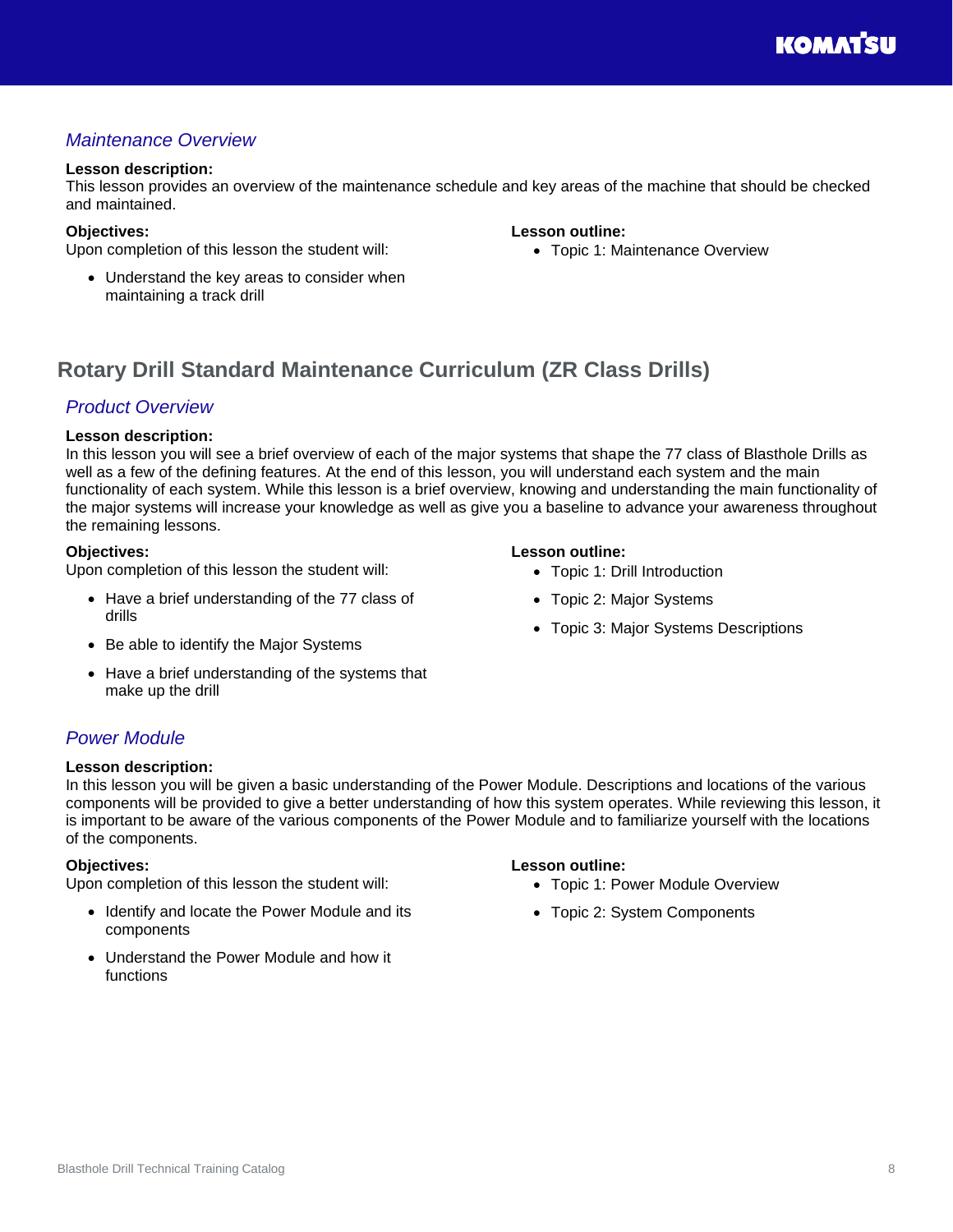# <span id="page-8-0"></span>*Hydraulic System*

#### **Lesson description:**

This lesson will provide you with the information necessary to gain an understanding of the purpose, operation, and components of the Hydraulic System. The Hydraulic System lesson is important to review to understand what the main components of the system are and how the components operate. The Hydraulic System is a very important part of the drills operation so understanding the operation and the components of the hydraulics will be helpful in maintaining the drill and in proper operation.

#### **Objectives:**

Upon completion of this lesson the student will:

- Describe the purpose of the Hydraulic System
- Identify the shared components
- Describe the functionality of the Main & Auxiliary Hydraulic System
- Describe the functionality of the Fan Drive **Hydraulics**
- Describe the functionality of the Recirculation **Hydraulics**

#### **Lesson outline:**

- Topic 1: Introduction
- Topic 2: Shared Components
- Topic 3: Main Hydraulic Operation
- Topic 4: Auxiliary Hydraulic Operation
- Topic 5: Fan Drive Hydraulic Operation
- Topic 6: Recirculation Hydraulics

# <span id="page-8-1"></span>*Propel System*

#### **Lesson description:**

In this lesson you will know how the Rotary class of drills propel in the different available directions of movement. You will also see a brief overview of the components that create the Propel System. While reviewing this lesson, having a general understanding of the main components of the system and how they operate will enhance your knowledge for this class of drill.

#### **Objectives:**

Upon completion of this lesson the student will:

- Understand how the Propel System functions
- Identify the main components of the Propel System
- Describe and identify the main components of the Propel Motors and Propel Transmissions

- Topic 1: Propel System Overview
- Topic 2: Propel System Components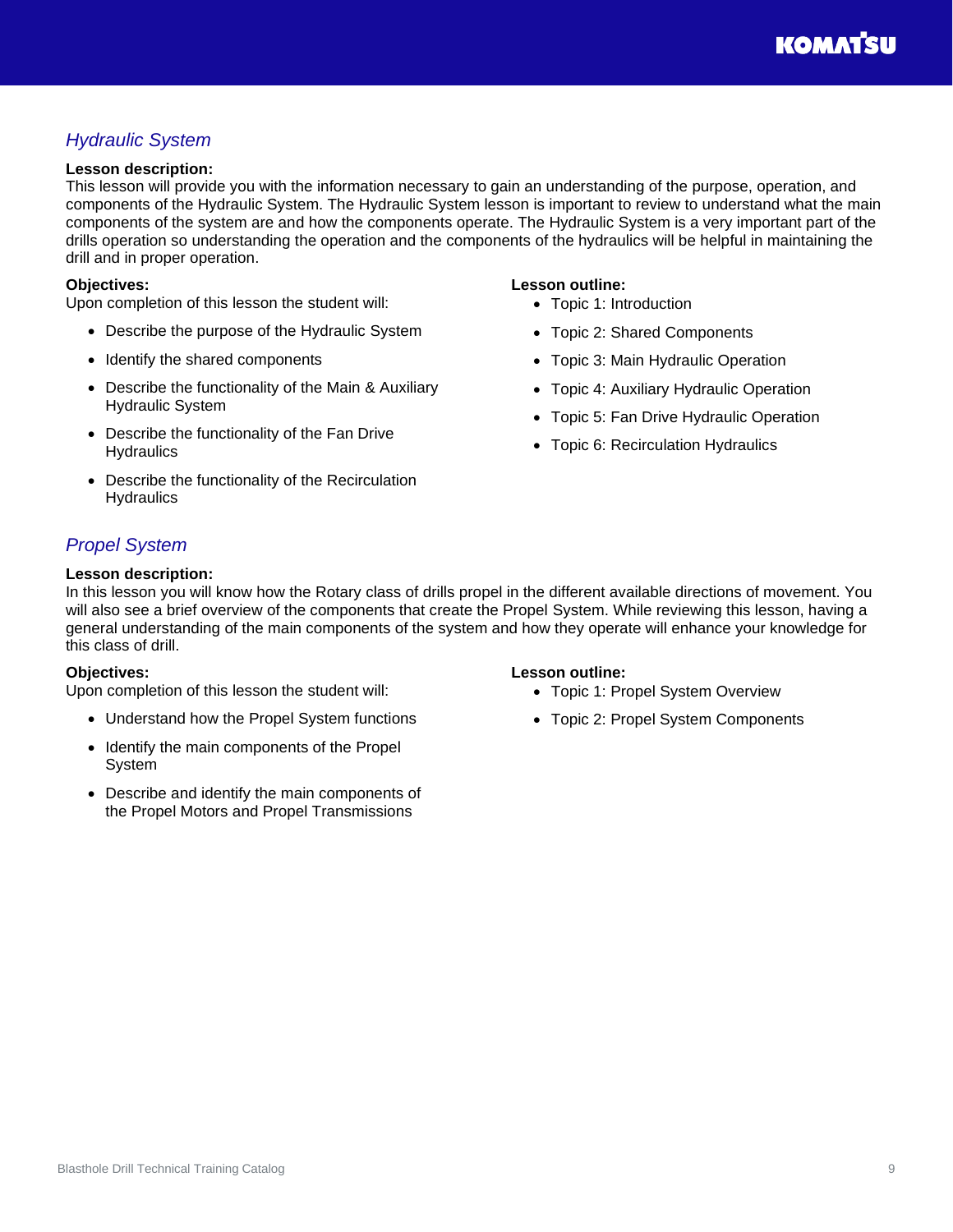# <span id="page-9-0"></span>*Main Air and Water Injection System*

#### **Lesson description:**

This lesson will provide you with the information necessary to gain an understanding of the purpose, operation, as well as the components of the Main Air System. While reviewing this lesson, it is important to be aware of the various components of the Main Air System and to familiarize yourself with the locations of the components.

#### **Objectives:**

Upon completion of this lesson the student will:

- Describe the purpose of the Main Air System
- Identify the components of the Main Air System
- Describe the functionality of the Main Air System

#### **Lesson outline:**

- Topic 1: Main Air Major Component Location
- Topic 2: Main Air Major Components Power **Skid**
- Topic 3: Main Air Major Components Deck
- Topic 4: Main Air Major Components Mast
- Topic 5: Main Air Major Components Rotary Carriage
- Topic 6: Water Injection System

# <span id="page-9-1"></span>*Mast Assembly*

#### **Lesson description:**

This lesson will provide you with the information necessary to gain an understanding of the purpose, operation, as well as the components of the Mast. The Mast lesson is important to review to understand what the main components of the system are and how the components operate. The Mast is a very important part of the drills operation so understanding the operation and the components of the Mast will be helpful in maintaining the drill and in proper operation.

#### **Objectives:**

Upon completion of this lesson the student will:

- Describe the purpose of the Mast
- Identify the main components of the Mast
- Describe the functionality of the Mast **Components**

#### **Lesson outline:**

- Topic 1: Mast Introduction
- Topic 2: Mast Components
- Topic 3: Mast Maintenance

# <span id="page-9-2"></span>*Rotary and Pulldown Systems*

#### **Lesson description:**

This lesson provides information on the purpose, operation, and components of the Rotary Carriage Equipment. It's very important to review this section to understand the main components of the system, and how the components operate. The rotary carriage equipment is an important part of the drill's operation so maintain this equipment will be very important to the life of the parts as well as keeping the drill working at all times.

#### **Objectives:**

Upon completion of this lesson the student will:

- Describe the purpose of the Rotary and Pulldown Systems
- Identify the main components of the Rotary and Pulldown Systems
- Understand the operation of the Rotary and Pulldown Systems

- Topic 1: Introduction and Operation
- Topic 2: System Components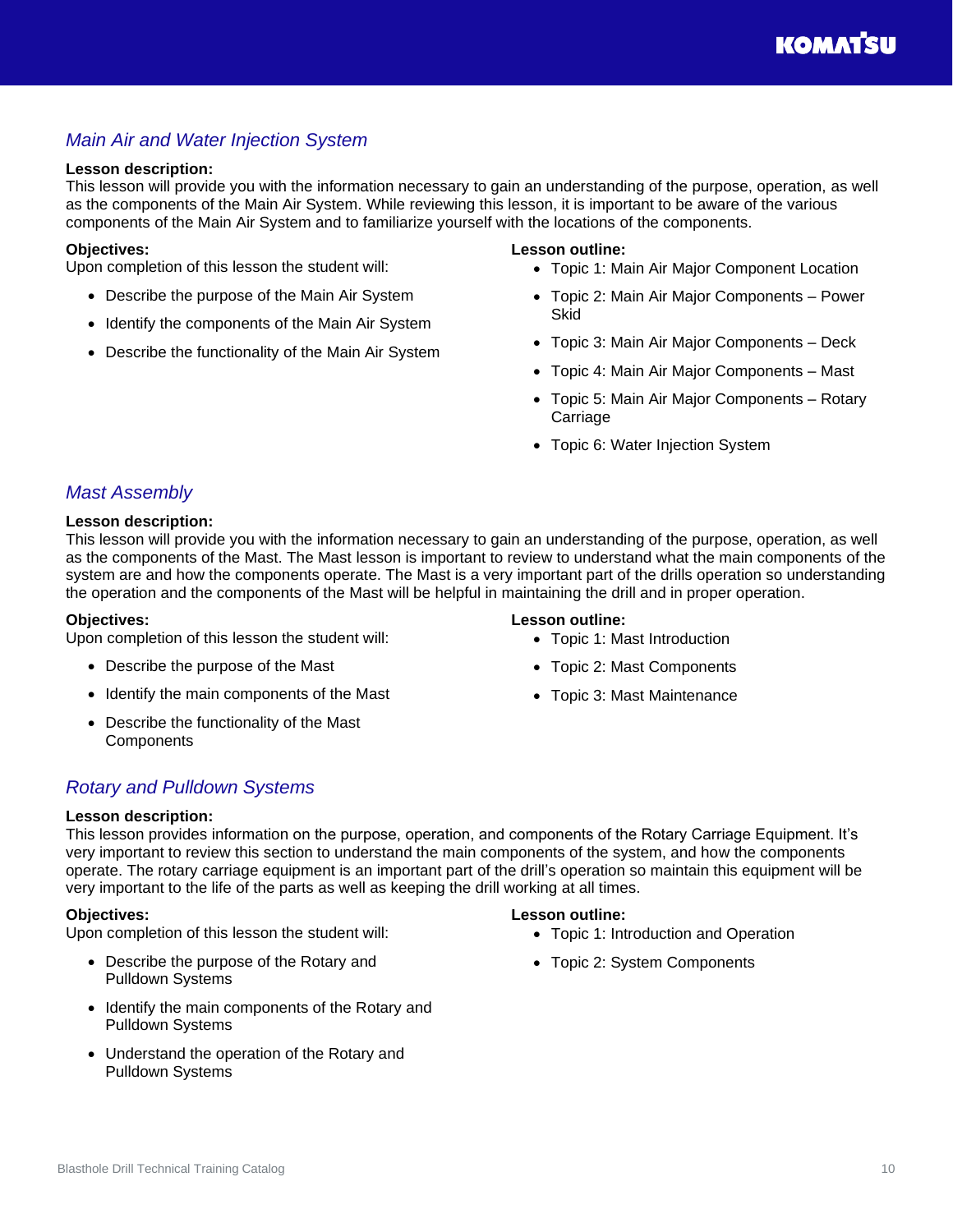# <span id="page-10-0"></span>*Pipe and Bit Handling Equipment*

#### **Lesson description:**

In this lesson you will see a brief overview of each of the major systems of the Pipe and Bit Handling Equipment. At the end of this lesson, you will understand each system and the main functionality of the Pipe and Bit Handling Equipment.

#### **Objectives:**

Upon completion of this lesson the student will:

- Have a brief understanding of the Pipe and Bit Handling Equipment
- Be able to identify the system components
- Have a brief understanding of the system that makes up the Pipe and Bit Handling Equipment

#### **Lesson outline:**

- Topic 1: System Overview
- Topic 2: System Components
- Topic 3: Theory of Operation

# <span id="page-10-1"></span>*Electrical Control System*

#### **Lesson description:**

In this lesson you will be given a basic understanding of the Control System. Descriptions and locations of the various components will be provided to give a better understanding of how this system operations. While reviewing this lesson, it is important to be aware of the various components of the electrical system and to familiarize yourself with how they work together.

#### **Objectives:**

Upon completion of this lesson the student will:

- Identify and locate the electrical components
- Understand how the electrical control system functions

#### **Lesson outline:**

- Topic 1: Introduction
- Topic 2: CAN Bus Network
- Topic 3: CAN Bus Machine Components
- Topic 4: Operator Cab Components
- Topic 5: Deck Mounted Components
- Topic 6: Safety & Maintenance

### <span id="page-10-2"></span>*Operator Cab Controls*

#### **Lesson description:**

In this lesson you will see a brief walk through of the Operator's Cab and Controls available to operate the Rotary class of Blasthole Drills. At the end of this lesson, you will understand the general cab layout, the left-hand and right-hand joysticks, as well as the keypad controls.

#### **Objectives:**

Upon completion of this lesson the student will:

- Have a brief understanding of the Operator Cab **Controls**
- Be able to identify the major controls available to the operator while sitting in the operator's seats
- Have a brief understanding of the functionality of the left-hand and right-hand joysticks

- Topic 1: Operator's Cab
- Topic 2: Operator's Controls
- Topic 3: Operator's Movement Controls
- Topic 4: Operator's Panel
- Topic 5: Operator's Touch Screen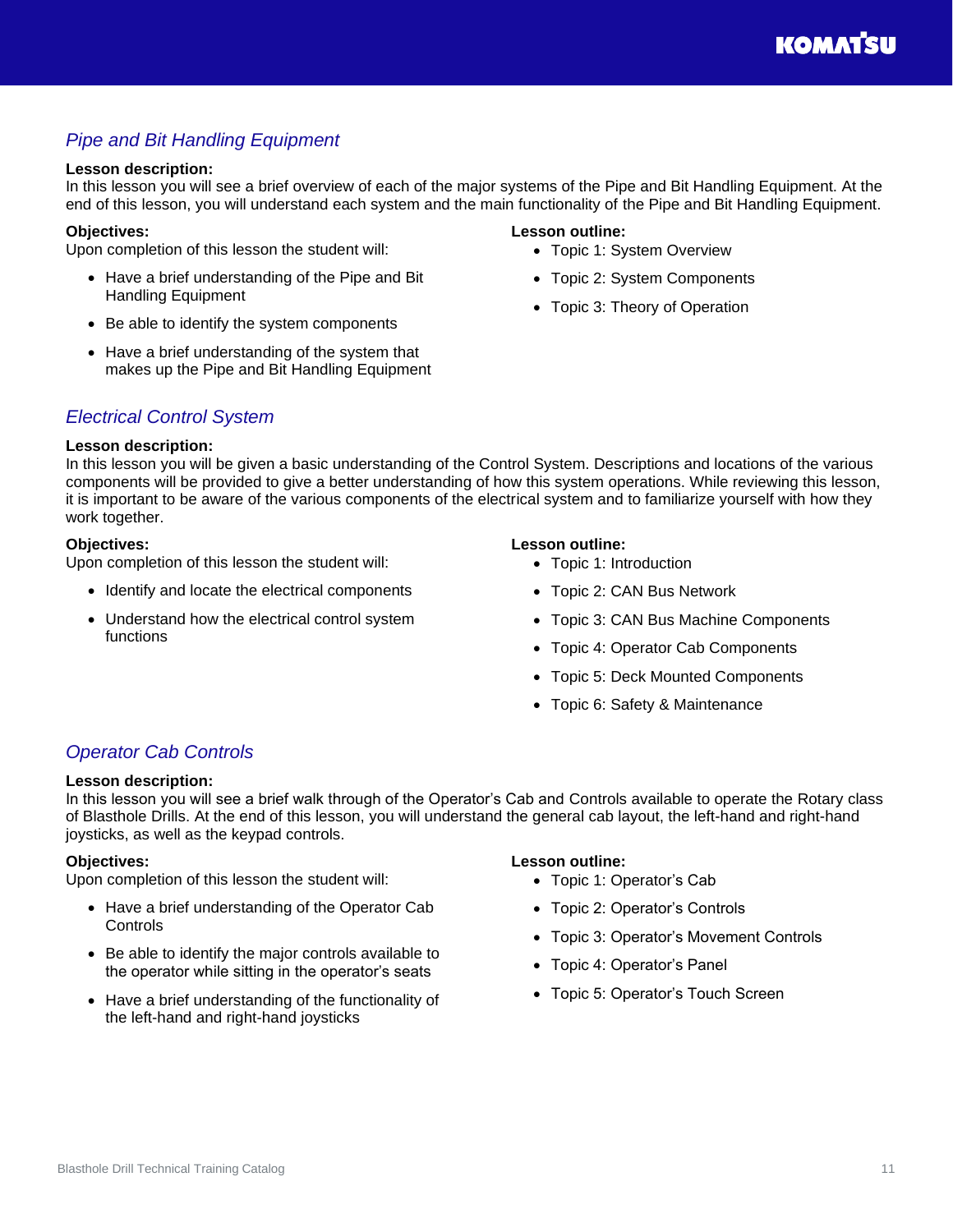# <span id="page-11-0"></span>**XPC Drill Standard Maintenance Curriculum**

# <span id="page-11-1"></span>*Product Overview*

# **Lesson description:**

This lesson will provide a base knowledge of the XPC drills. Descriptions and locations of the various components will be provided to give a better understanding of the drill's layout.

# **Objectives:**

Upon completion of this lesson the student will:

- Discuss major historical developments and facts associated with Blasthole Drills
- Identify the importance of the Blasthole Drills in mine operations
- Describe the purpose of the capabilities of the XPC Blasthole Drills
- Identify the main systems of the XPC Blasthole Drills

# **Lesson outline:**

- Topic 1: Drill Introduction
- Topic 2: Main Systems

# <span id="page-11-2"></span>*Power Unit*

#### **Lesson description:**

This lesson will provide a base knowledge of the XPC Drill's Power Unit. Descriptions and locations of the various components will be provided to give a better understanding of the drills system.

#### **Objectives:**

Upon completion of this lesson the student will:

- Identify and locate the Power Unit and its components
- Understand the Power Unit and its functions

#### **Lesson outline:**

- Topic 1: Power Unit
- Topic 2: Main Motor
- Topic 3: Pump Drive Transmission

# <span id="page-11-3"></span>*Hydraulic System*

#### **Lesson description:**

This lesson will take you through the Hydraulic System for the XPC Blasthole Drills. The lesson breaks the Hydraulic System down to help you understand each section of the system including Propel Hydraulics and Auxiliary Hydraulics.

#### **Objectives:**

Upon completion of this lesson the student will:

- Understand the Main Hydraulic System and its components
- Understand the Auxiliary Hydraulic System and its components
- Have a complete understanding of how this system works as a whole

- Topic 1: Hydraulic System Overview
- Topic 2: Hydraulic System Components
- Topic 3: Main Hydraulic Operation
- Topic 4: Auxiliary Hydraulic Operation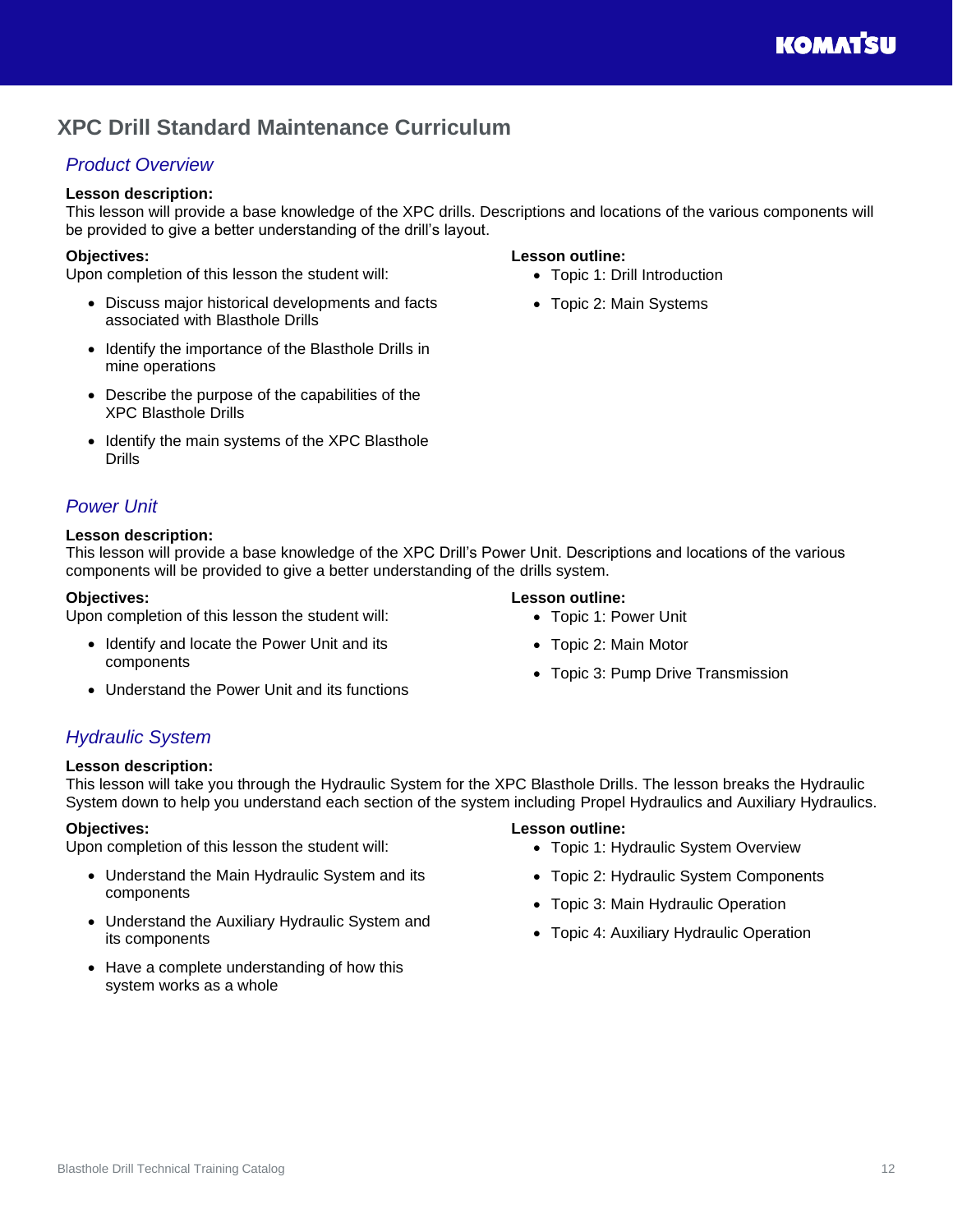# <span id="page-12-0"></span>*Propel System*

# **Lesson description:**

This lesson provides information on the purpose, operation, and components of the Propel System.

# **Objectives:**

Upon completion of this lesson the student will:

- Describe the purpose of the Propel System, Propel Motor, and Propel Transmission
- Identify the main components of the Propel System, Propel Motor, and Propel Transmission

# <span id="page-12-1"></span>*Main Air System*

# **Lesson description:**

This lesson provides information on the purpose, operation, and components of the Main Air System.

# **Objectives:**

Upon completion of this lesson the student will:

- Describe the purpose of the Main Air System
- Identify the components of the Main Air System
- Understand the operation of the Main Air System

# <span id="page-12-2"></span>*Water Injection System*

# **Lesson description:**

This lesson provides information on the purpose, operation, and components of the Water Injection System.

# **Objectives:**

Upon completion of this lesson the student will:

- Describe the purpose of the Water Injection System, Water Tank, Water Pump, and Water Control Assemblies
- Identify the main components of the Water Injection System, Water Tank, Water Pump, and Water Control Assemblies

# <span id="page-12-3"></span>*Mast Assembly*

# **Lesson description:**

This lesson provides information on the purpose, operation, and components of the Mast Assembly.

#### **Objectives:**

Upon completion of this lesson the student will:

- Describe the purpose of the Mast Assembly, the Back Braces, Anchor Pins, Mast Cylinders, and Auxiliary Winch
- Identify the main components of the Mast Assembly, Back Braces, Anchor Pins, Mast Cylinders, and Auxiliary Winch

### **Lesson outline:**

**Lesson outline:**

- Topic 1: Water Injection Overview
- Topic 2: Water Tank
- Topic 3: Water Pump

• Topic 1: Mast Overview • Topic 2: Back Braces • Topic 3: Anchor Pins • Topic 4: Mast Cylinders • Topic 5: Auxiliary Winch

• Topic 4: Control Components

## **Lesson outline:**

**Lesson outline:**

- Topic 1: Propel System Overview
- Topic 2: Propel System Components
- Topic 3: Propel Motor
- Topic 4: Propel Transmission

• Topic 1: Main Air Overview • Topic 2: System Components

# **KOMATSU**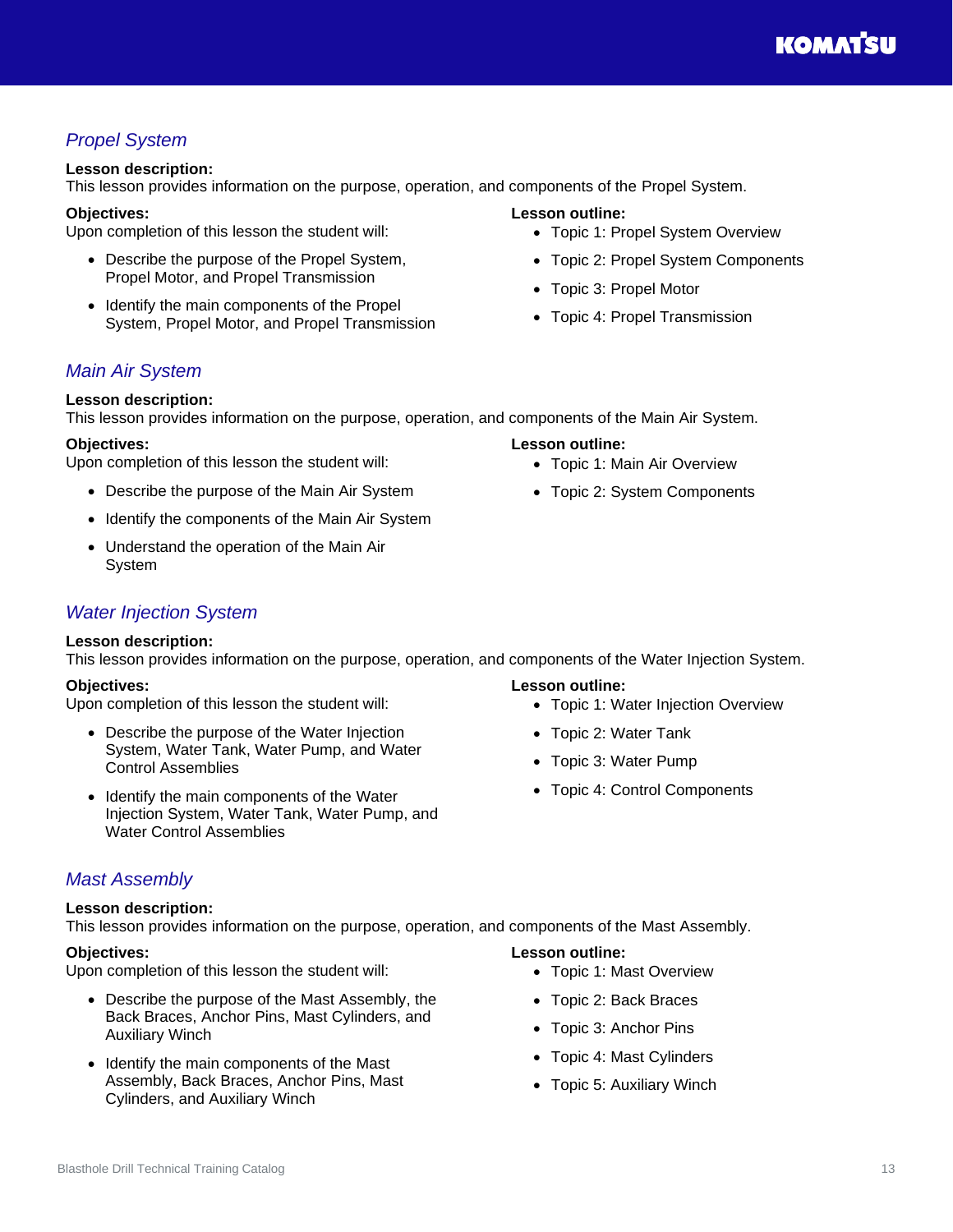# <span id="page-13-0"></span>*Rotary Carriage*

# **Lesson description:**

The lesson provides information on the purpose, operation, and components of the Rotary Carriage Equipment.

# **Objectives:**

Upon completion of this lesson the student will:

- Describe the purpose of the Rotary Carriage Assemblies, Pulldown Machinery, and Rotary **Machinery**
- Identify the main components of the Rotary Carriage Assemblies, Pulldown Machinery, and Rotary Machinery

# <span id="page-13-1"></span>*Pipe Handling System*

# **Lesson description:**

This lesson provides information on the purpose, operation, and components of the Pipe Handling Equipment.

# **Objectives:**

Upon completion of this lesson the student will:

- Describe the purpose of the Pipe Handling System, Pipe Rack, Breakout Wrench, and Deck Wrench
- Identify the main sub systems and components of the Pipe Handling System
- Identify the location of the sub systems and components of the Pipe Handling System, Pipe Rack, Breakout Wrench, Deck Wrench
- Identify the main components of the Pipe Rack, Breakout Wrench, and Deck Wrench

# <span id="page-13-2"></span>*Leveling System*

# **Lesson description:**

This lesson provides information on the purpose, operation, and components of the Leveling System. This lesson will show how the leveling system works and all the components involved in its operation.

# **Objectives:**

Upon completion of this lesson the student will:

- Describe the purpose of the Leveling System Assembly
- Identify the main components of the Leveling System Assembly
- Describe the purpose of the Jacks
- Identify the main components of the Jacks
- Describe the theory of operation of the leveling system

# **Lesson outline:**

- Topic 1: Pipe Handling Equipment Overview
- Topic 2: Pipe Rack
- Topic 3: Breakout Wrench
- Topic 4: Deck Wrench

### **Lesson outline:**

- Topic 1: Leveling System Overview
- Topic 2: System Components
- Topic 3: Leveling System Operation

- Topic 1: Rotary Carriage Overview
- Topic 2: Pulldown/Hoist Machinery
- Topic 3: Rotary Machinery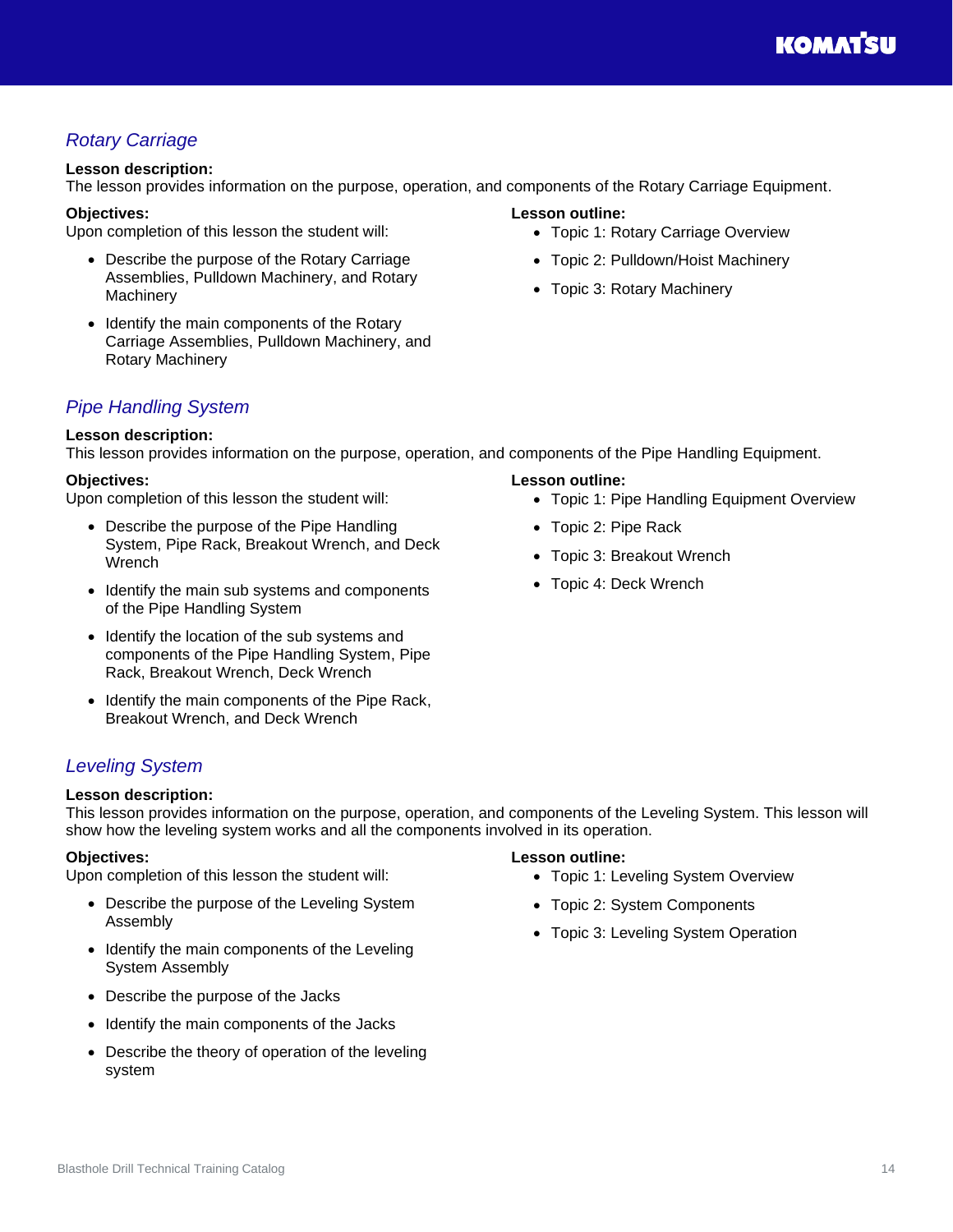# <span id="page-14-0"></span>*Auto Lubrication System*

#### **Lesson description:**

In this lesson the lubrication of the drill's assemblies are explained. The Auto Lubrication System is one of the key systems on the drill and ensures the operator that the machine will keep working well when lubricated correctly.

#### **Objectives:**

Upon completion of this lesson the student will:

- Understand the different types of lubrication used on the drill
- Learn the components used in the lubrication of different assemblies of the drill
- Understand the Automatic Lubrication System's operation and its components

#### **Lesson outline:**

- Topic 1: Drill Lubrication Overview
- Topic 2: Auto Lubrication System Components
- Topic 3: Auto Lubrication System Operation

### <span id="page-14-1"></span>*Electrical System*

#### **Lesson description:**

In this lesson you will learn about the XPC Electrical System, from where the power starts to how the components come together to achieve motion. This lesson will help you become familiar with the Electrical System and its components making for better troubleshooting and maintenance.

#### **Objectives:**

Upon completion of this lesson the student will:

- Understand the theory of the Electrical System operation
- Understand what components make up the Electrical System
- Understand the system's components and what they do to make the system function

- Topic 1: Introduction
- Topic 2: Electrical Components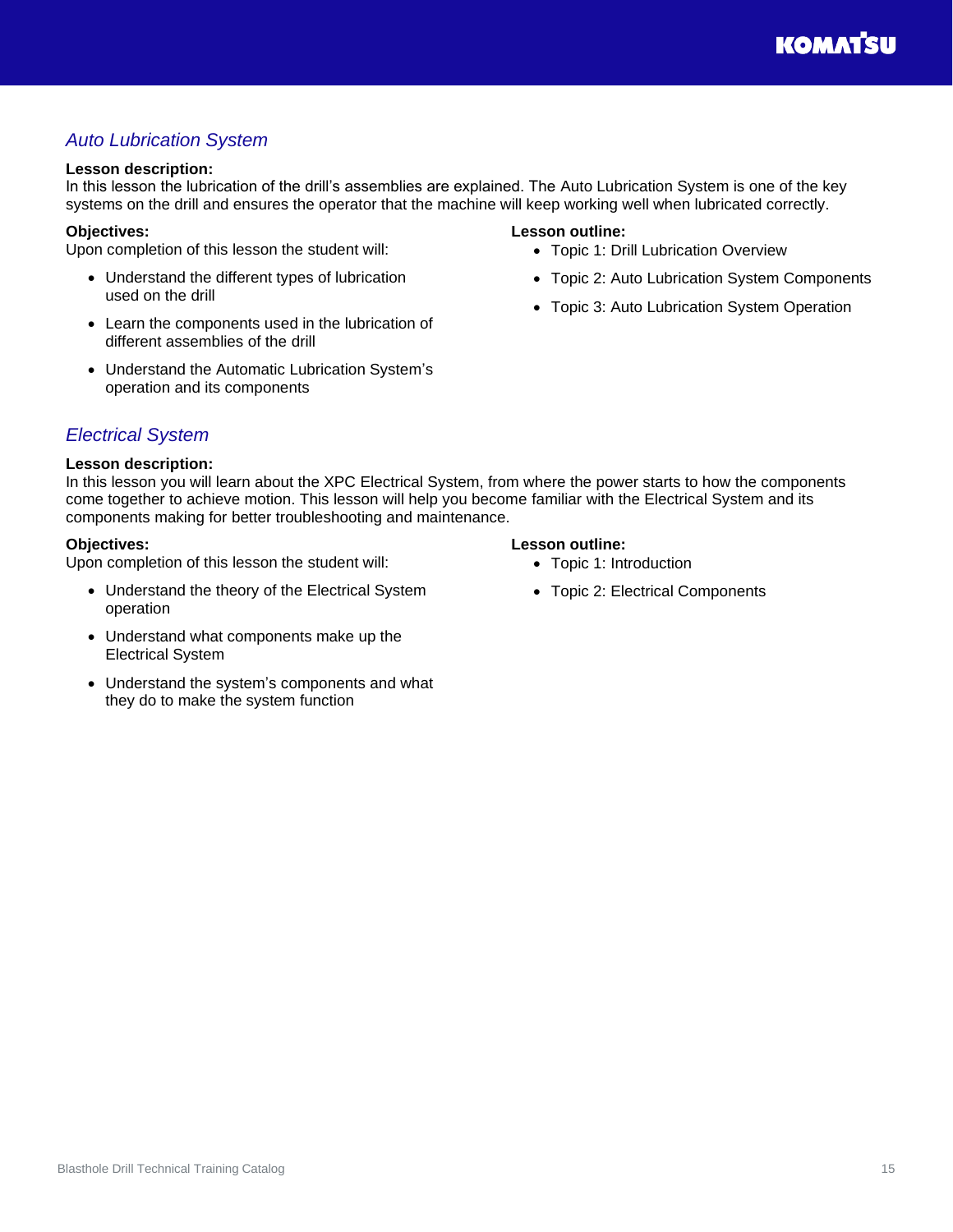# **Drill Instructor-Led Training Outlines**

# <span id="page-15-1"></span><span id="page-15-0"></span>**Operator Training**

#### <span id="page-15-2"></span>*Track Drill Operator Training (ZT Class Drills)*

#### **Course Description:**

The course introduces all levels of drillers to the safe and productive operation of a Track Blasthole Drill. Within the course, the instructor will focus on critical knowledge and skills required to operate a Track Blasthole Drill.

#### **Course Duration:**

Two – eight-hour days (16 hours) with a minimum of eight (8) hours operating the drill. The hours are based off semiexperienced operators and per person. Additional one day, eight-hours for non-English speaking customers allowing time for translations.

#### **Target Audience:**

This training is targeted for blasthole drill operators of a Track Blasthole Drill.

#### **Prerequisites:**

Operators should have a basic knowledge of blasthole drills.

#### **Course Location:**

Field

#### **Objectives:**

Upon completion of this lesson the student will:

- Identify the controls within the cab
- Identify and have general knowledge of all critical components
- Propel the drill in a safe manner
- Add and subtract drill pipe, change a bit
- Position drill on a pattern and pattern approach
- Identify and recognize potential risks and hazards; devise a plan on what to do
- Start up and Shut down the drill
- Conduct pre-operation inspections
- Operate the drill in a safe and productive manner

- Review of relevant reference material
- Blasthole drill motions and major components
- Cab Controls
- Propelling and Tracks Systems
- Collaring the hole
- Bit and Pipe Handling
- Drill rig set up, start up, and shut down
- Hazard recognition and best management practices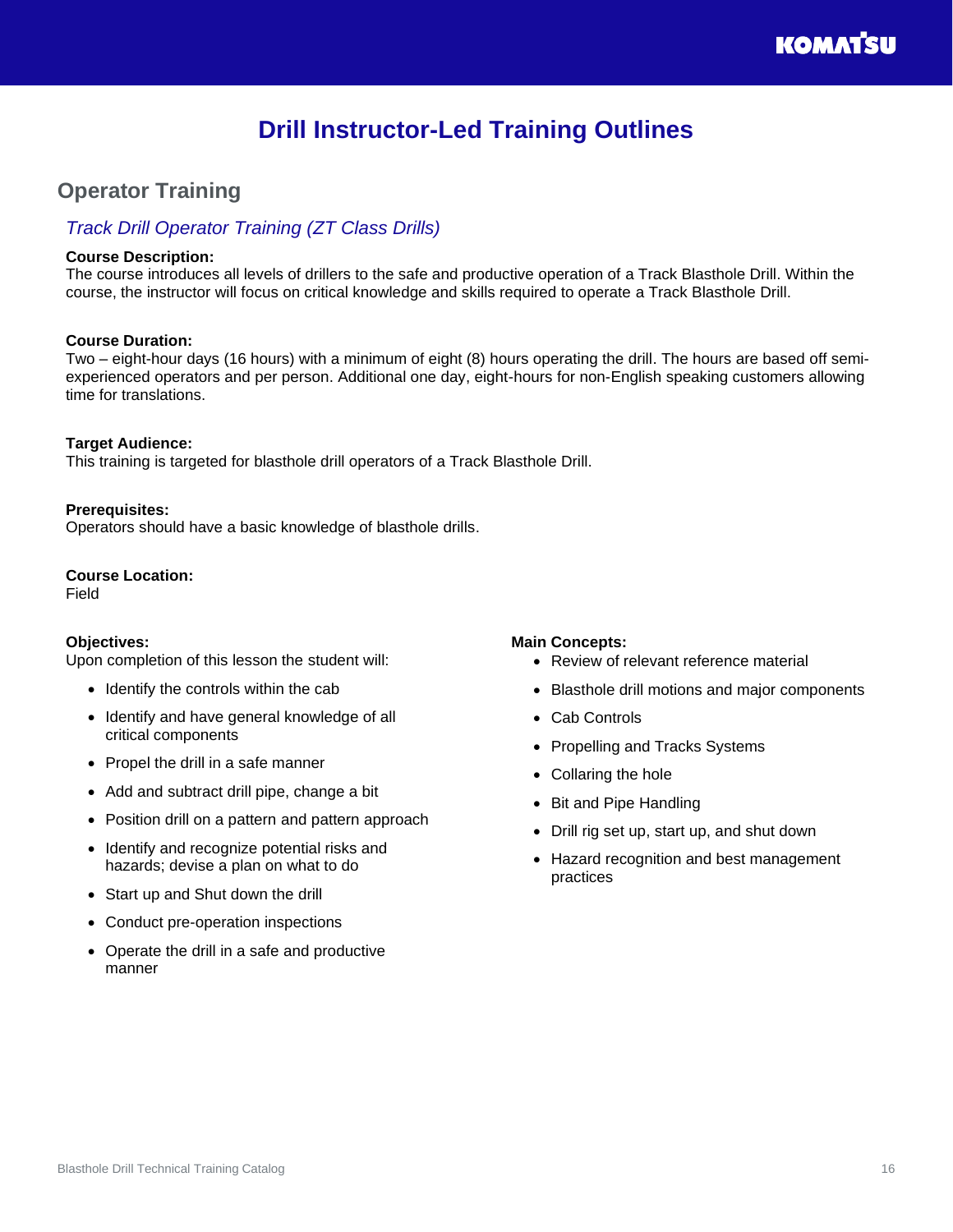#### **Course Outline:**

#### *Course Introduction*

- Instructor and participants introduction
- Course objectives
- General, on-site safety
- Knowledge evaluation

#### *Source Information*

• Operator's Manual

#### *Drill Overview*

- Blasthole drill orientation
- Major Systems Overview

#### *Safety Controls*

- E-Stops
- Fire Suppression (if applicable)
- Rig limits and warnings
- LOTOTO (Lockout, Tryout, Tagout)

#### *Pre-Operations*

- Work area inspection
- Walk around
- Fluid and hardware checks

#### *Drill Set-Up*

- Leveling the drill
- Raising and lowering Mast
- Propelling/positioning the drill
- Bit and steel checks

#### *Controls in the cab*

• Describe every function (PODS), joystick (UDC), Console controls (non-UDC), and GUI **Display** 

#### *Drilling*

- Proper hole collaring techniques
- What to do if the steel is stuck and how to resolve
- Proper air, water, rotation, and down feed settings and how to adjust them
- Finishing the hole and pulling the steel
- Positioning the drill bit on the target
- Adding and subtracting drill pipe and racking pipe in carousel
- Proper knowledge and use of cab controls
- Bit changes
- Propelling hole to hole, pattern to pattern, and on haul roads
- Auto Drill
- GUI panel and system navigation
- Best Management Practices for Blasthole drills and operators

#### *Course Evaluation and Wrap*

- Post-assessment
- Course evaluation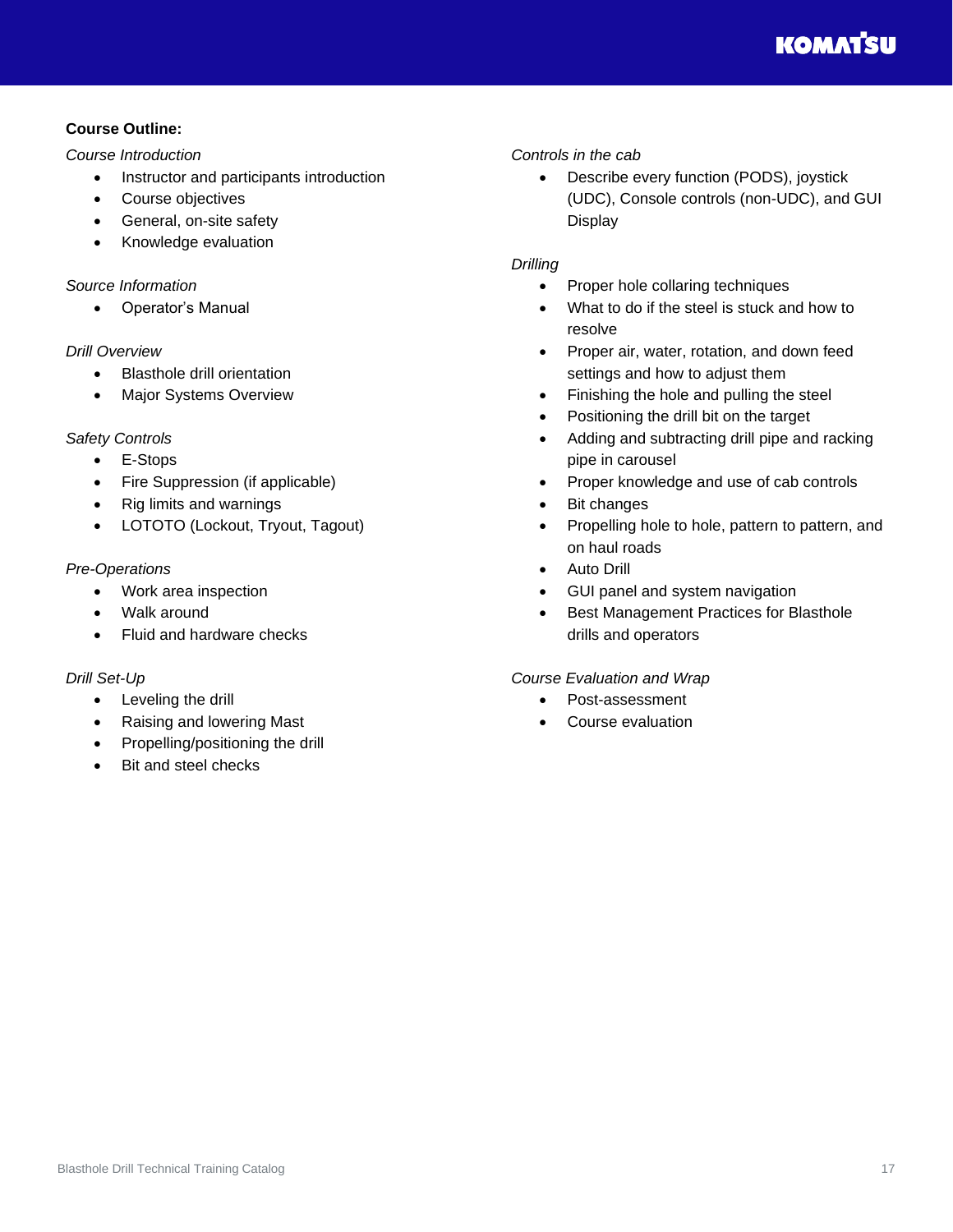# <span id="page-17-0"></span>*Rotary Drill Operator Training (ZR Class Drills)*

#### **Course Description:**

The course introduces all levels of drillers to the safe and productive operation of a Rotary Blasthole Drill. Within the course, the instructor will focus on critical knowledge and skills required to operate a Rotary Blasthole Drill.

#### **Course Duration:**

Two – eight-hour days (16 hours) with a minimum of eight (8) hours operating the drill. The hours are based off semiexperienced operators and per person. Additional one day, eight-hours for non-English speaking customers allowing time for translations.

#### **Target Audience:**

This training is targeted for blasthole drill operators of a Rotary Blasthole Drill.

#### **Prerequisites:**

Operators should have a basic knowledge of blasthole drills.

#### **Course Location:**

Field

#### **Objectives:**

Upon completion of this lesson the student will:

- Identify the controls within the cab
- Identify and have general knowledge of all critical components
- Propel the drill in a safe manner
- Add and subtract drill pipe, change a bit
- Position drill on a pattern and pattern approach
- Identify and recognize potential risks and hazards; devise a plan on what to do
- Start up and Shut down the drill
- Conduct pre-operation inspections
- Operate the drill in a safe and productive manner

- Review of relevant reference material
- Blasthole drill motions and major components
- Cab Controls
- Propelling and Tracks Systems
- Collaring the hole
- Bit and Pipe Handling
- Drill rig set up, start up, and shut down
- Hazard recognition and best management practices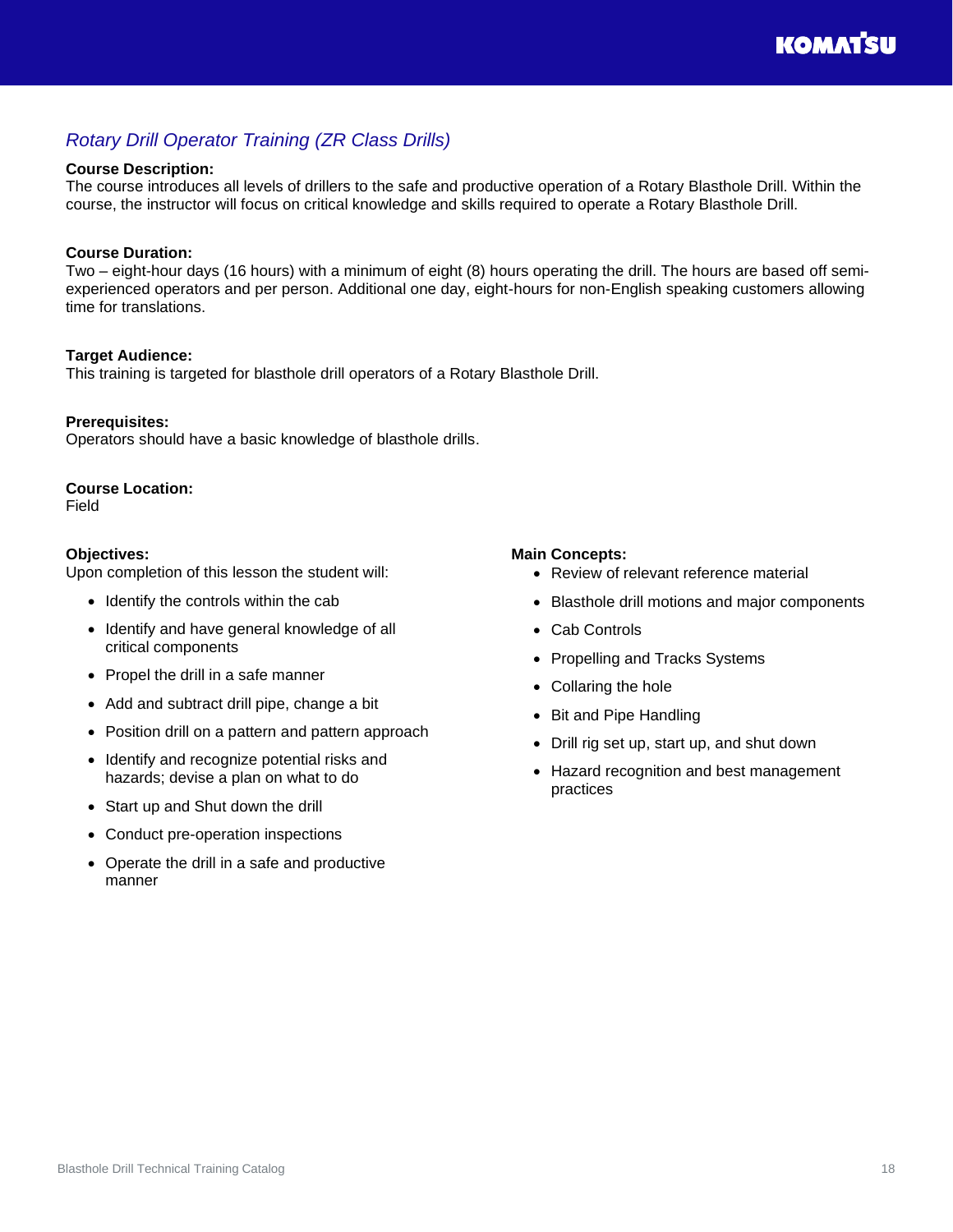#### **Course Outline:**

#### *Course Introduction*

- Instructor and participants introduction
- Course objectives
- General, on-site safety
- Knowledge evaluation

#### *Source Information*

• Operator's Manual

#### *Drill Overview*

- Blasthole drill orientation
- Major Systems Overview

#### *Safety Controls*

- E-Stops
- Fire Suppression (if applicable)
- Rig limits and warnings
- LOTOTO (Lockout, Tryout, Tagout)

#### *Pre-Operations*

- Work area inspection
- Walk around
- Fluid and hardware checks

#### *Drill Set-Up*

- Leveling the drill
- Raising and lowering Mast
- Propelling/positioning the drill
- Bit and steel checks

#### *Controls in the cab*

• Describe every function (PODS), joystick, and GUI Display

#### *Drilling*

- Proper hole collaring techniques
- What to do if the steel is stuck and how to resolve
- Proper air, water, rotation, and down feed settings and how to adjust them
- Finishing the hole and pulling the steel
- Positioning the drill bit on the target using GPS and other means
- Adding and subtracting drill pipe and racking pipe in carousel
- Proper knowledge and use of cab controls
- Bit changes
- Propelling hole to hole, pattern to pattern, and on haul roads
- Auto Drill
- GUI panel and system navigation
- Best Management Practices for Blasthole drills and operators

#### *Course Evaluation and Wrap*

- Post-assessment
- Course evaluation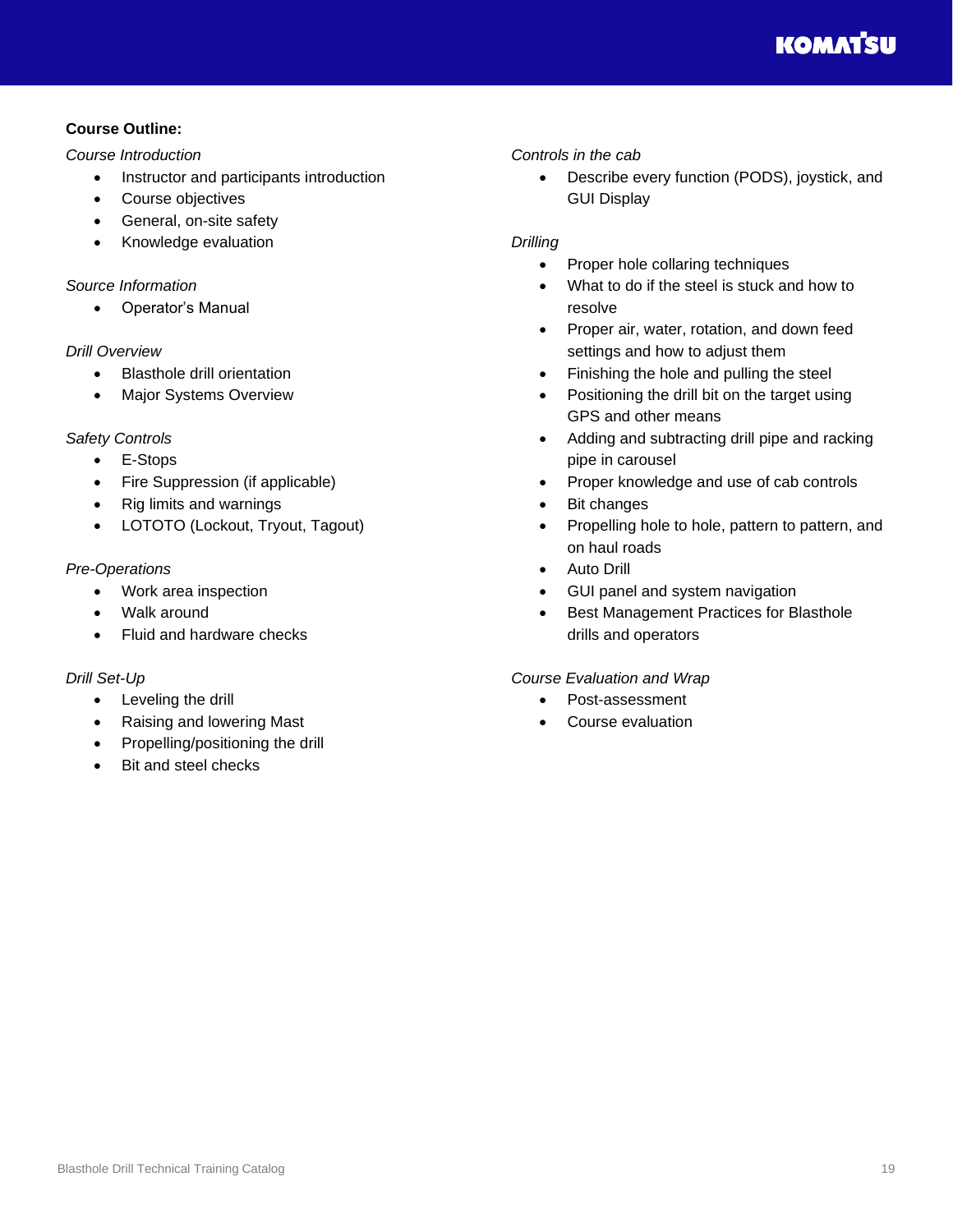# <span id="page-19-0"></span>*XPC Drill Operator Training*

#### **Course Description:**

The course introduces all levels of drillers to the safe and productive operation of a XPC Blasthole Drill. Within the course, the instructor will focus on critical knowledge and skills required to operate a XPC Blasthole Drill.

#### **Course Duration:**

Two – eight-hour days (16 hours) with a minimum of eight (8) hours operating the drill. The hours are based off semiexperienced operators and per person. Additional one day, eight-hours for non-English speaking customers allowing time for translations.

#### **Target Audience:**

This training is targeted for blasthole drill operators of a XPC Blasthole Drill.

#### **Prerequisites:**

Operators should have a basic knowledge of blasthole drills.

#### **Course Location:**

Field

#### **Objectives:**

Upon completion of this lesson the student will:

- Identify the controls within the cab
- Identify and have general knowledge of all critical components
- Propel the drill in a safe manner
- Add and subtract drill pipe, change a bit
- Position drill on a pattern and pattern approach
- Identify and recognize potential risks and hazards; devise a plan on what to do
- Start up and Shut down the drill
- Conduct pre-operation inspections
- Operate the drill in a safe and productive manner

- Review of relevant reference material
- Blasthole drill motions and major components
- Cab Controls
- Propelling and Tracks Systems
- Collaring the hole
- Bit and Pipe Handling
- Drill rig set up, start up, and shut down
- Hazard recognition and best management practices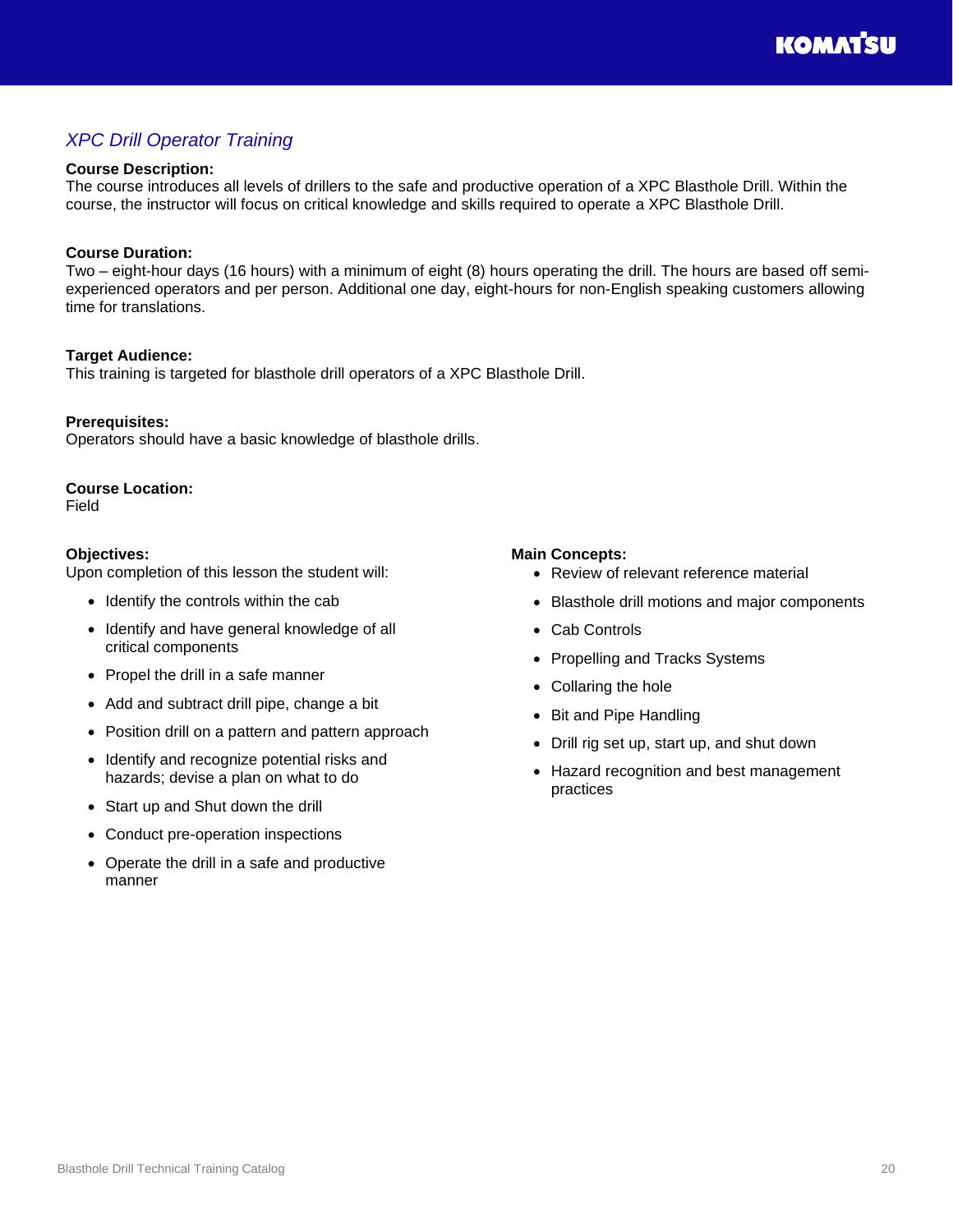#### **Course Outline:**

#### *Course Introduction*

- Instructor and participants introduction
- Course objectives
- General, on-site safety
- Knowledge evaluation

#### *Source Information*

• Operator's Manual

#### *Drill Overview*

- Blasthole drill orientation
- Major Systems Overview

#### *Safety Controls*

- E-Stops
- Fire Suppression (if applicable)
- Rig limits and warnings
- LOTOTO (Lockout, Tryout, Tagout)

#### *Pre-Operations*

- Work area inspection
- Walk around
- Fluid and hardware checks
- Cable set up

#### *Drill Set-Up*

- Leveling the drill
- Raising and lowering Mast
- Propelling/positioning the drill
- Bit and steel checks

#### *Controls in the cab*

• Describe every function (PODS), joystick (UDC), Console controls (non-UDC), and GUI **Display** 

#### *Drilling*

- Proper hole collaring techniques
- What to do if the steel is stuck and how to resolve
- Proper air, water, rotation, and down feed settings and how to adjust them
- Finishing the hole and pulling the steel
- Positioning the drill bit on the target using GPS and other means
- Adding and subtracting drill pipe and racking pipe in carousel
- Proper knowledge and use of cab controls
- Bit changes
- Propelling hole to hole pattern to pattern, and on haul roads
- Auto Drill
- Cable Reel and Cable Management
- GUI panel and system navigation
- Best Management Practices for Blasthole drills and operators

#### *Course Evaluation and Wrap Up*

- Post-assessment
- Course evaluation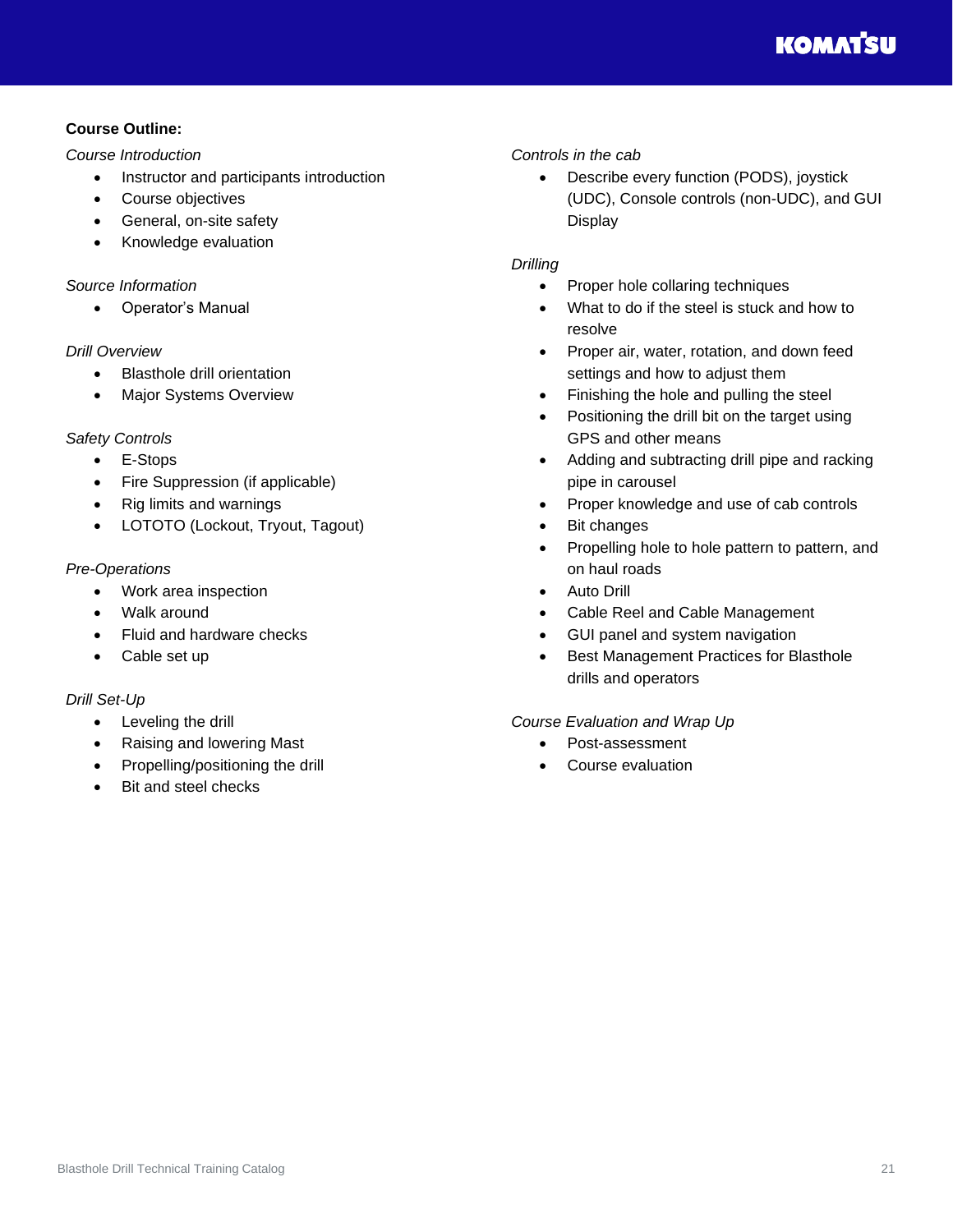# <span id="page-21-0"></span>**Maintenance Training**

# <span id="page-21-1"></span>*ZT44 Electrical and Mechanical Systems Training*

#### **Course Description:**

The course introduces the technicians to the operation, troubleshooting, and maintenance of ZT44 Blasthole drill. Within the course, the instructor will focus on critical knowledge and skills required in supporting the ZT44 Blasthole Drill. All electrical and mechanical systems and adjustments will be discussed. Recommended preventive and corrective maintenance procedures and practices are also covered.

#### **Course Duration:**

Five days, 40 hours (Additional one day (8-hours) for non-English speaking customers allowing time for translation)

#### **Target Audience:**

This training is targeted for Electrical and Mechanical Maintenance and Supervisory personnel responsible for the preventive and corrective maintenance, troubleshooting, and servicing of ZT44 Blasthole Drills.

#### **Prerequisites:**

Technicians should have a basic knowledge of electrical and mechanical terminology and practical experience with maintenance equipment.

#### **Course Location:**

Field

#### **Objectives:**

Upon completion of this lesson the student will:

- Recognize safety hazards associated with inspection, repair, and maintenance of blasthole drill electrical and mechanical systems
- Identify controls in the cab
- Identify and describe general purpose of all electrical and mechanical systems
- Use machine and automations GUI screens to locate relevant information
- Identify and use available reference materials, such as Maintenance Manuals and Schematics to troubleshoot, repair, and maintain the Blasthole Drill
- Describe the relationship between the Control System and the Machine Hardware (Sensors, IO Modules, Hydraulics, Mechanical Systems, etc.).
- Describe and troubleshoot drill Automation **Systems**
- Conduct preventive maintenance inspections
- Perform maintenance adjustments and repairs

- Review of relevant reference material
- Blasthole drill motions and major components
- Cab Controls and GUI
- Power Module and Mechanical Systems
- Automatic Lubrication System
- Main Air System
- Main Hydraulic Systems
- Electrical Control Systems
- Preventative and corrective maintenance procedures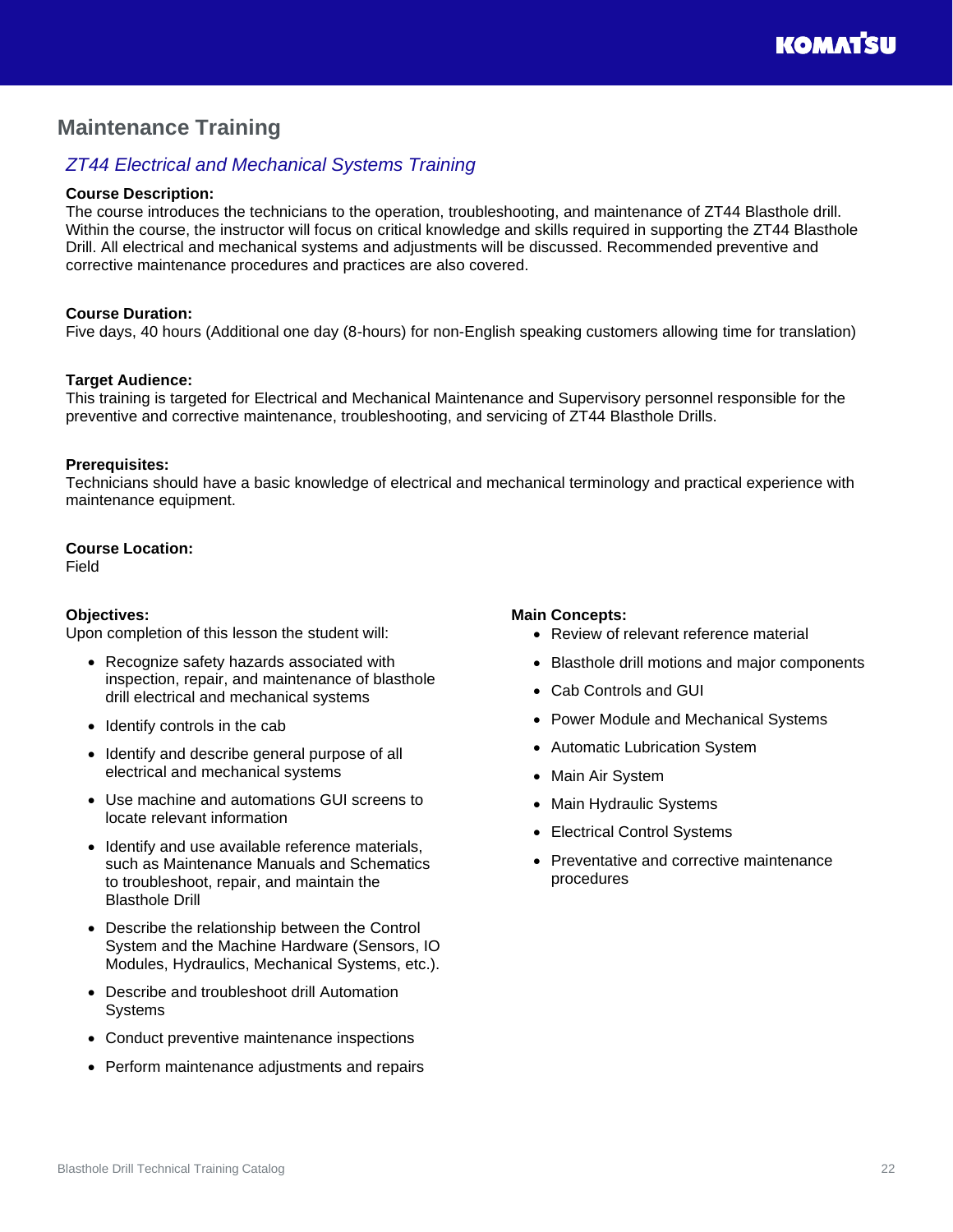#### **Course Outline:**

#### *Day 1*

#### *Course Introduction*

- Instructor and participants introduction
- Course objectives
- General, on-site safety
- Knowledge evaluation

#### *Source Information*

- Maintenance and Operator Manuals
- Schematics and diagrams
- Service bulletins and notices

#### *Safety Overview*

- Safety decals and signs
- Electrical and mechanical hazards
- Stored Energy

#### *Drill Overview*

- Blasthole drill orientation
- Major Systems Overview

#### *Controls in the Cab*

- Describe every button, joystick, and display in the cab
- Touch screen navigation

#### *Preventative Maintenance*

• Schedules & Documentation

#### *Power Unit*

- Engine
- Air Compressor

### *Day 2/3*

*Main Air System and Compressor Lubrication*

- Air compressor lubrication
- Air compressor regulation (displacement and pressure)
- Air tank and oil separators
- **Oil Cooler**

#### *Water Injection System*

- Water tank, water pump
- **Relief Valve**
- Water heaters (optional)

#### *Main Hydraulic System*

- Hydraulic tank and pressurization
- Main pump's description, adjustments, troubleshooting
- Propel system description, adjustments, troubleshooting
- Propel brakes, tracks & propel transmission

#### *Auxiliary Hydraulic System*

- Hydraulic Tank and pressurization
- Auxiliary Hydraulic Pump description

#### *Hydrostatic Cooling System*

- Cooling Pump
- Oil Cooler fan motor
- Air system oil cooler fan motor

*Automatic Lubrication System*

#### *Day 4/5*

*Electrical System*

- Schematic Overview, labels, symbols, reference pages
- Operator Cab component layout
- Main control cabinet layout
- 24 VDC supply circuitries
- Controller description, troubleshooting
- CAN bus networks

#### *Use of Screens for Diagnostic*

• Use of Control System for problem solving, troubleshooting, alarms, warning events, charting, downloading logs

#### *Course Evaluation and Wrap Up*

- Q&A as needed
- Transfer of knowledge questionnaire
- Course evaluation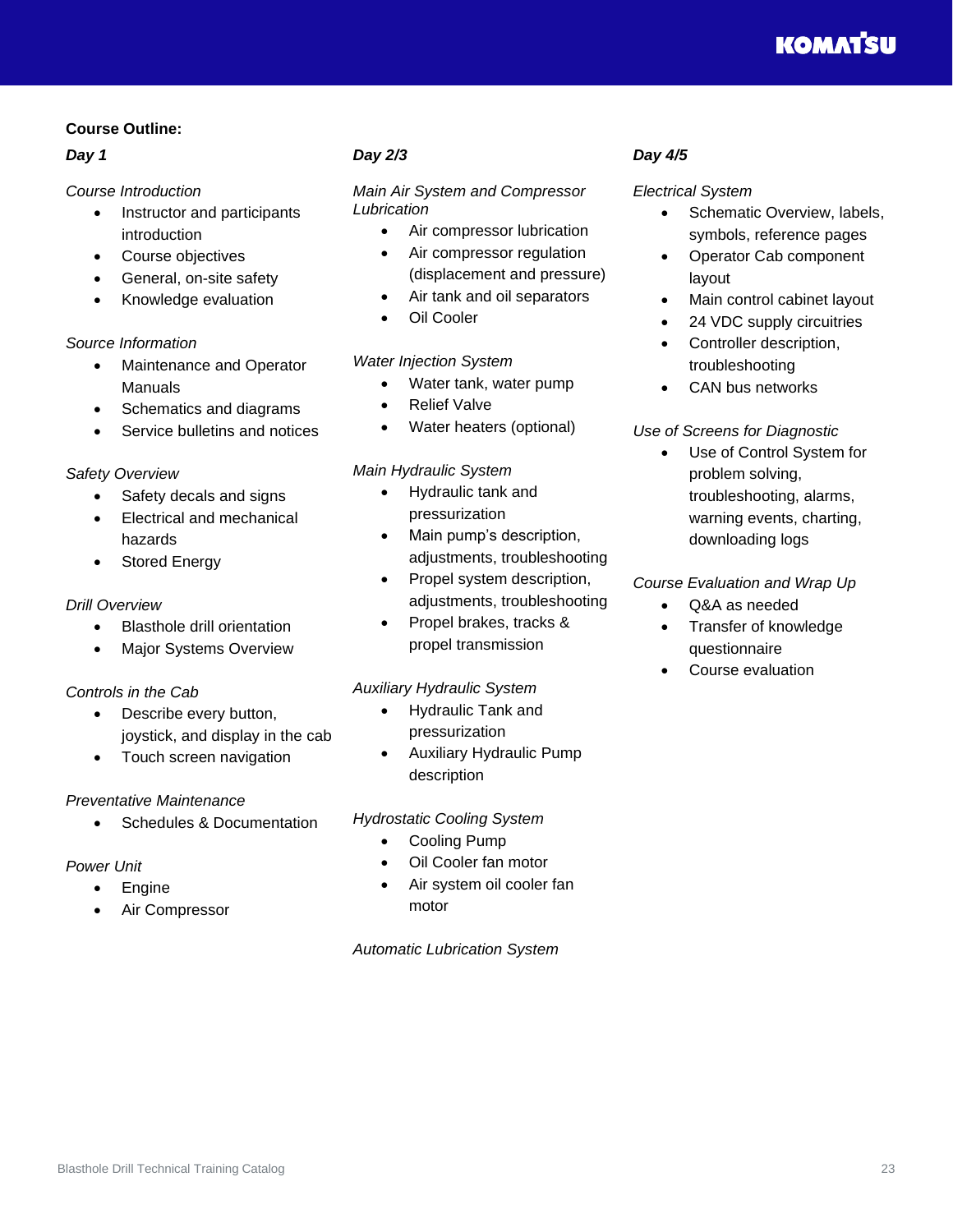# <span id="page-23-0"></span>*77XR Electrical and Mechanical Systems Training*

#### **Course Description:**

The course introduces the technicians to the operation, troubleshooting, and maintenance of 77XR Blasthole drill. Within the course, the instructor will focus on critical knowledge and skills required in supporting the 77XR Blasthole Drill. All electrical and mechanical systems and adjustments will be discussed. Recommended preventive and corrective maintenance procedures and practices are also covered.

#### **Course Duration:**

Five days, 40 hours (Additional one day (8-hours) for non-English speaking customers allowing time for translation)

#### **Target Audience:**

This training is targeted for Electrical and Mechanical Maintenance and Supervisory personnel responsible for the preventive and corrective maintenance, troubleshooting, and servicing of 77XR Blasthole Drills.

#### **Prerequisites:**

Technicians should have a basic knowledge of electrical and mechanical terminology and practical experience with maintenance equipment.

#### **Course Location:**

Field

#### **Objectives:**

Upon completion of this lesson the student will:

- Recognize safety hazards associated with inspection, repair, and maintenance of blasthole drill electrical and mechanical systems
- Identify controls in the cab
- Identify and describe general purpose of all electrical and mechanical systems
- Use machine and automations GUI screens to locate relevant information
- Identify and use available reference materials, such as Maintenance Manuals and Schematics to troubleshoot, repair, and maintain the Blasthole Drill
- Describe the relationship between the LINCS II Control System (PLC) and the machine hardware (Sensors, IO Modules, Hydraulics, Mechanical Systems, etc.).
- Describe and troubleshoot drill Automation **Systems**
- Conduct preventive maintenance inspections
- Perform maintenance adjustments and repairs

- Review of relevant reference material
- Blasthole drill motions and major components
- Cab Controls and GUI
- Power Module and Mechanical Systems
- Automatic Lubrication System
- Main Air System
- Water Injection System
- Main Hydraulic Systems (Propel, Rotary and Pull Down), Auxiliary Hydraulic Systems, Cooling Fan Hydrostatic Drive
- Electrical Control Systems, CAN bus, CAN components
- Drill Automation
- Preventative and corrective maintenance procedures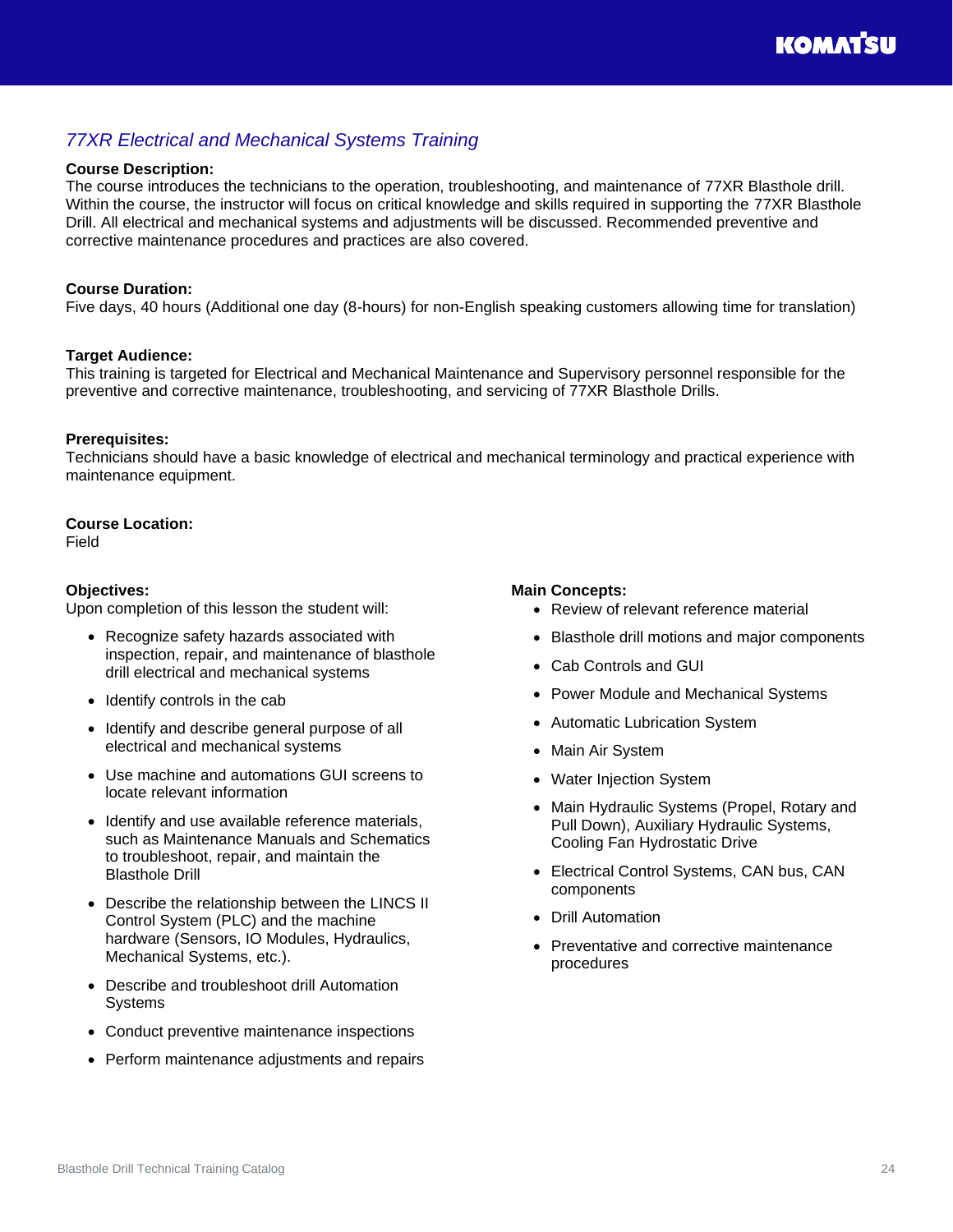#### **Course Outline:**

#### *Day 1*

#### *Course Introduction*

- Instructor and participants introduction
- Course objectives
- General, on-site safety
- Knowledge evaluation

#### *Source Information*

- Maintenance and Operator Manuals
- Schematics and diagrams
- Service bulletins and notices

#### *Safety Overview*

- Safety decals and signs
- Electrical and mechanical hazards
- Stored Energy

#### *Drill Overview*

- Blasthole drill orientation
- Major Systems Overview

#### *Controls in the Cab*

- Describe every button, joystick, and display in the cab
- Touch screen, GUI, and LINCS screens navigation

#### *Preventative Maintenance*

• Schedules & Documentation

#### *Power Unit*

- Engine
- PDT (lubrication)
- Torque convertor (oil circulation, cooler, relief valves)
- Air Compressor

#### *Day 2*

*Main Air System and Compressor Lubrication*

- Air compressor lubrication
- Air compressor regulation (displacement and pressure)
- Air tank and oil separators
- **Oil Cooler**
- Butterfly valve, ball valve

#### *Water Injection System*

- Water tank, water pump
- **Relief Valve**
- Water heaters (optional)

#### *Main Hydraulic System*

- Hydraulic tank and pressurization
- Main pump's description, adjustments, troubleshooting
- Propel system description, adjustments, troubleshooting
- Propel Brakes, Tracks & Propel Transmission
- Rotary System description, adjustments, troubleshooting
- Rotary Transmission
- Pulldown System description, adjustments, troubleshooting
- Pulldown brakes
- Rack and Pinion
- Rotary Carriage adjustment
- Pulldown transmission

#### *Day 3*

#### *Auxiliary Hydraulic System*

- Hydraulic Tank and pressurization
- Auxiliary Hydraulic Pump description
- Pilot System, Load Sense Configuration
- Valve Bank 1, Mast geometry
- Valve Bank 2, Pipe Carousel Swing, indexing, and pipe positioner
- Valve Bank 3, Breakout Wrench geometry
- Valve Bank 4, Bit/Pipe Handling
- Valve Bank 5, Bit Handling
- Head brake, Water Injection, Bit Air Valve, HVAC
- Left and Right Leveling Systems description, adjustments, troubleshooting
- Leveling System, valves, jacks

#### *Hydrostatic Cooling System*

- Cooling Pump (tandem)
- Oil Cooler fan motor
- Air system oil cooler fan motor

#### *OGL Lubrication*

• Description, operation

#### *Automatic Lubrication*

- Grease tank, pump, and components, grease injectors
- *Dry Air Dust Collector (Optional)*
	- Description, pulse valves, hydraulic motors, filters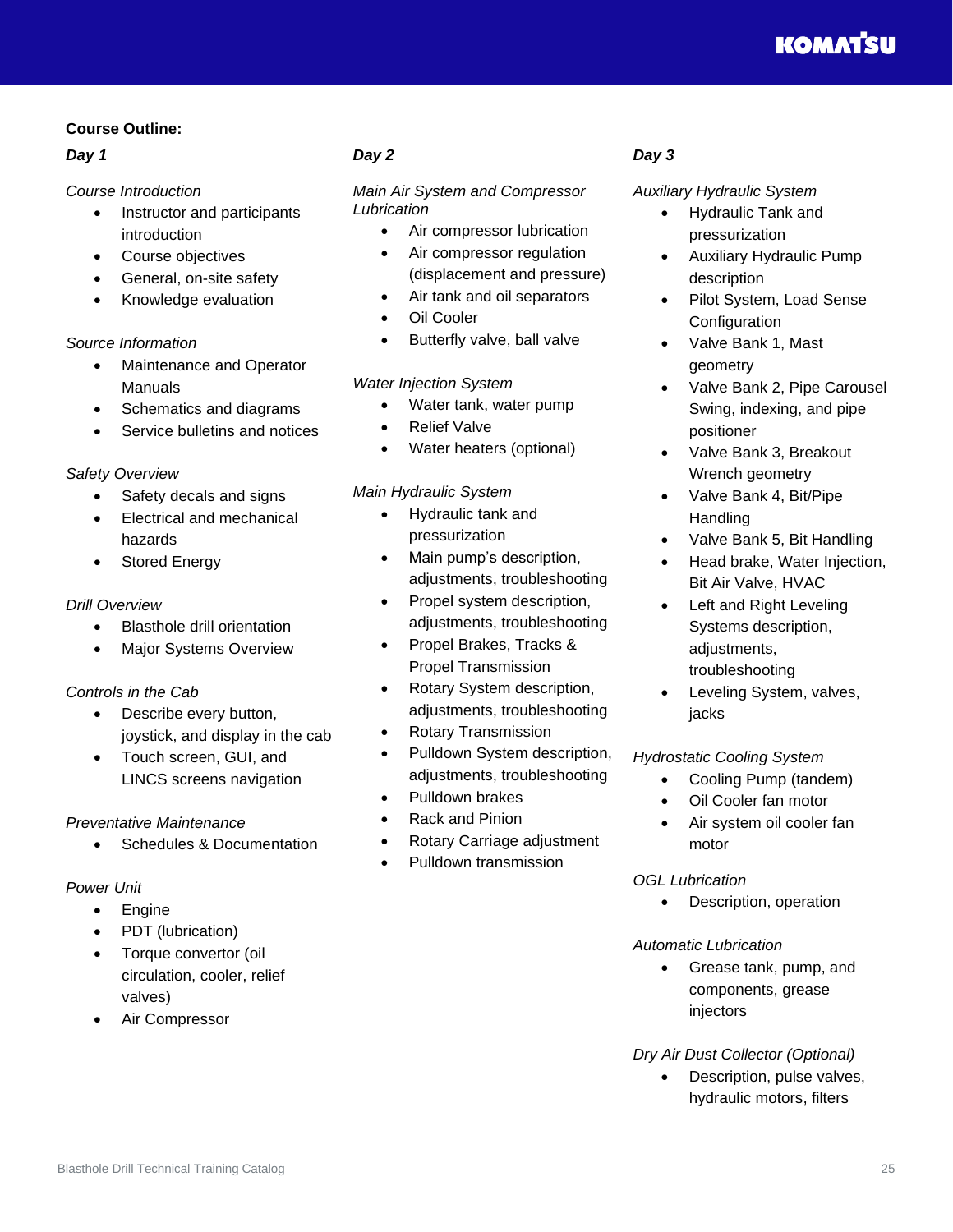#### **Course Outline:**

#### *Day 4*

*Electrical System*

- Schematic overview, labels, symbols, reference pages
- 24 VDC batteries and battery charge
- Stand-by Generator (optional)
- Operator Cab component layout
- Main Control Cabinet layout
- 24 VDC supply circuitries
- Emergency stop relay
- Key Switch
- Controllers description, troubleshooting
- CAN bus networks
- CAN bus component description, addressing, troubleshooting: Joysticks, pressure/temperature sensors, I/O modules (200A, CR2032, CR2031, and CR2016), Encoders, Graphical displays, etc.)
- CAN bus component programing

## *Day 5*

#### *Use of LINCS Screens for Diagnostic*

- Continue from day 4
- Use of LINCS System for problem solving, troubleshooting, alarms, warning events, charting, downloading logs
- Updating LINCS software

#### *Drill Advanced Automation (Optional)*

- Hardware (controller, sensors, CAN bus)
- LINCS Advance Automation screen navigation

#### *Prevail System*

- System description
- HMI, data logger

#### *Machine Visit*

• If drill is available, visit the drill to show components and systems discussed in the classroom

#### *Course Evaluation and Wrap Up*

- Q&A as needed
- Transfer of knowledge questionnaire
- Course evaluation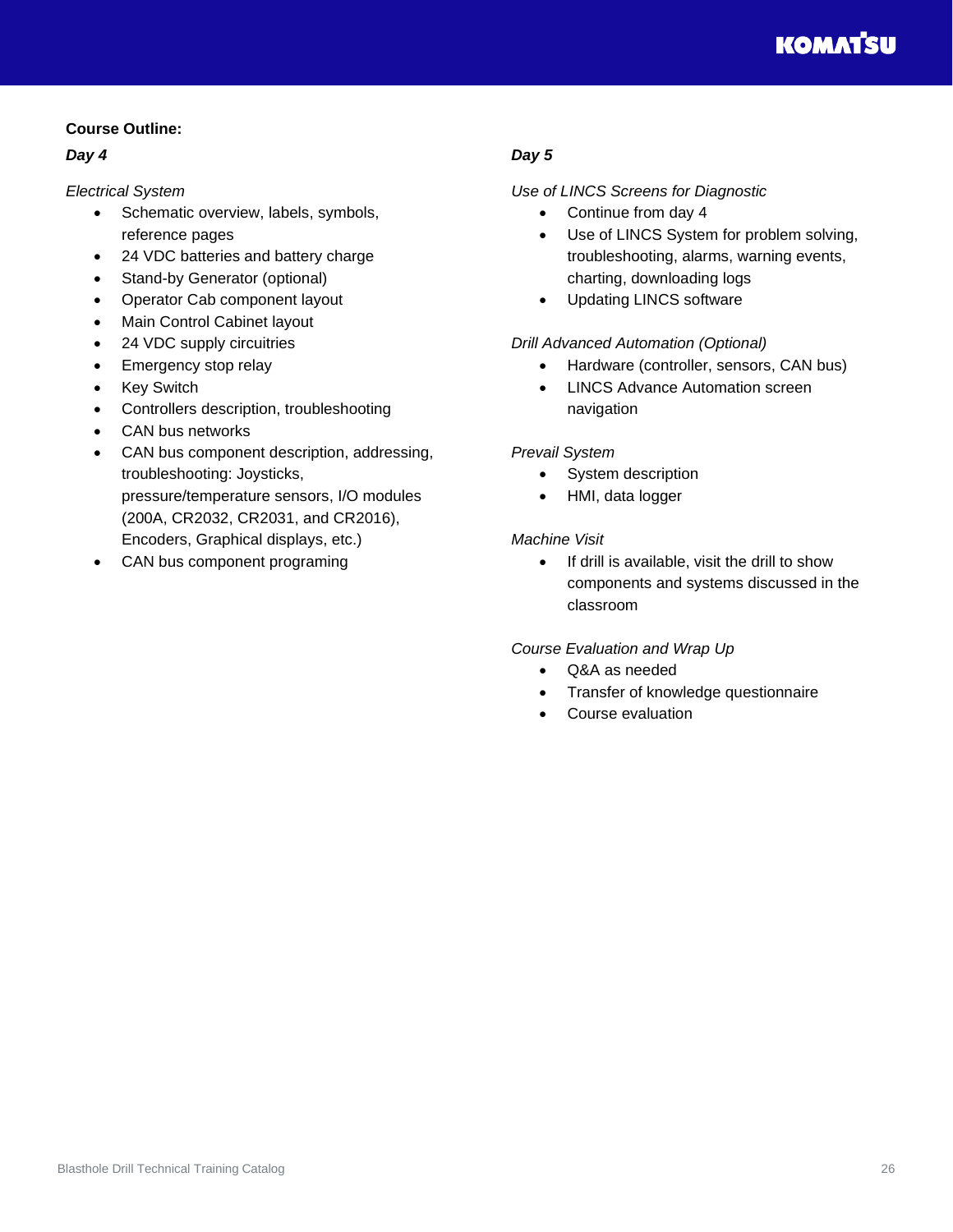# <span id="page-26-0"></span>*320XPC Electrical Systems Training*

#### **Course Description:**

The course introduces the technicians to the operation and maintenance of 320XPC Blasthole drill. Within the course, the instructor will focus on critical knowledge and skills required in supporting the 320XPC Blasthole Drill. All electrical, device set-ups and adjustments will be discussed. Recommended preventive and corrective maintenance procedures and practices are also covered.

#### **Course Duration:**

Three days, 24 hours (Additional one day (8-hours) for non-English speaking customers allowing time for translation)

#### **Target Audience:**

This training is targeted for Electrical Maintenance and Supervisory personnel responsible for the preventive and corrective maintenance, troubleshooting, and servicing of 320XPC Blasthole Drills.

#### **Prerequisites:**

Technicians should have an adequate level of knowledge about electrical theories and terminology as well as practical experience with maintenance equipment. High voltage circuits are discussed; therefore, all participants must be aware of high voltage hazards. Only qualified and authorized personnel should be allowed to work on high voltage circuits.

#### **Course Location:**

Field

#### **Objectives:**

Upon completion of this lesson the student will:

- Identify controls in the cab
- Identify and explain the purpose of all the Electrical Systems utilized
- Use GUI to locate relevant information
- Analyze schematics and control diagrams for troubleshooting and repair of the high/low voltage Electrical Systems
- Identify Profibus, CAN bus (when applicable), Ethernet and DDCS components and set them for proper operation
- Identify and explain the purpose of all Remote I/O Systems on a drill
- Follow function block diagrams to identify the state of inputs/outputs
- Troubleshoot and set DCS800/ACS800 drives
- Locate information for proper maintenance of the main AC and Pulldown/Rotary DC Motors

- Kirk Key, Main transformer, Soft Start Autotransformer, Main and Motor High Voltage Switches, 480/380VAC and 520VAC ground fault detection circuits
- Main and Rotary Motors, DC Drive Modules
- AC VF Drive Modules, various starters, circuit breakers and contactors
- Profibus and CAN bus protocols, hardware and software components, I/O Systems ET200S and ET-200S ECOfast
- CAN bus hardware and software components (UDC Cab)
- DDCS Protocol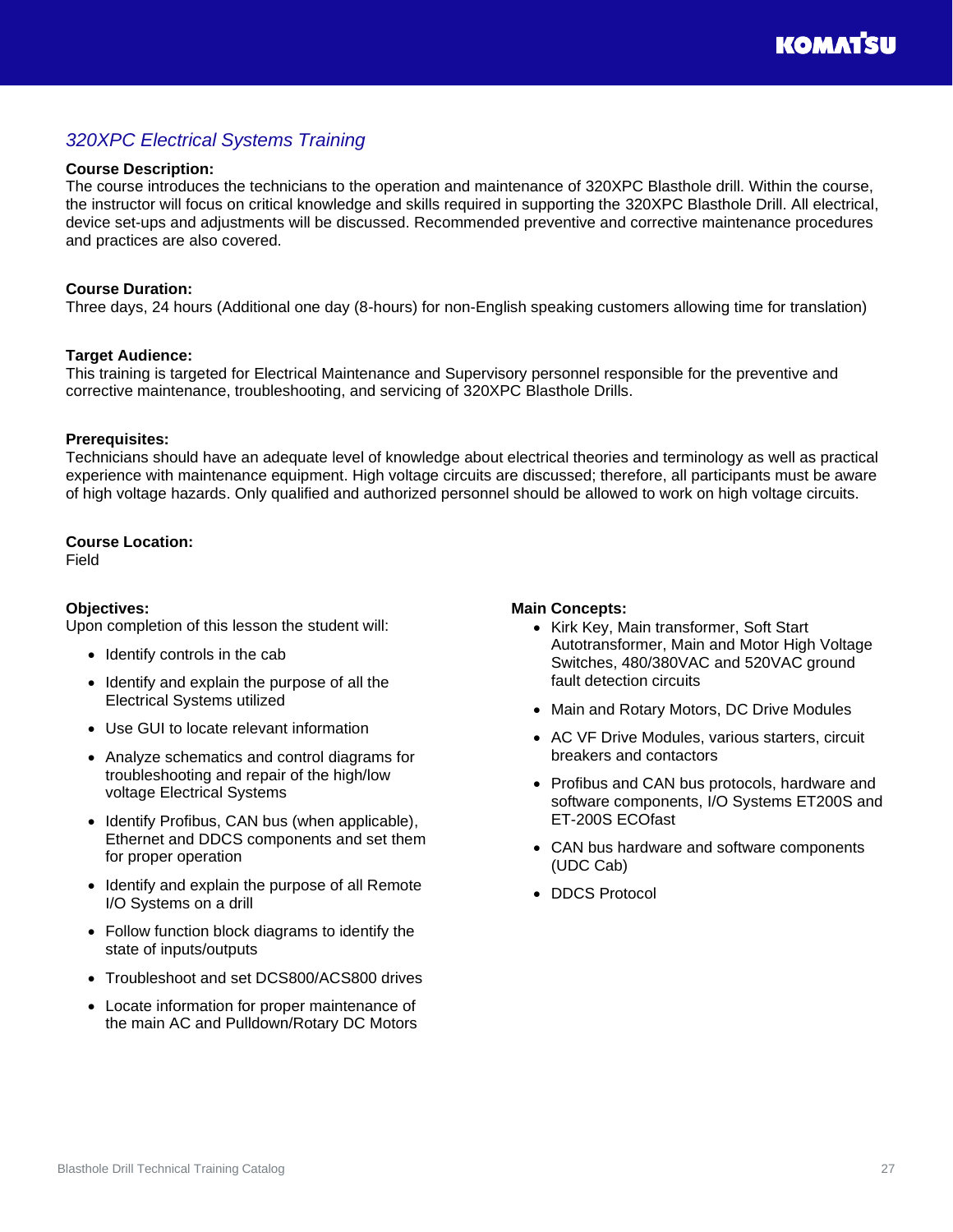#### **Course Outline:**

#### *Day 1*

#### *Course Introduction*

- Instructor and participants introduction
- Course objectives
- General, on-site safety
- Knowledge evaluation

#### *Source Information*

- Maintenance Manuals
- LinkOne Parts Book
- Service bulletins and notices

#### *Drill Safety and Systems Introduction*

- General safety information, safety websites
- Safe operating practices
- Safety decals and signs
- Introduction to drills systems
- Electrostatic discharge

#### *Cab Controls*

- Discuss every button, lever, and display in the cab
- Touch panel and GUI discuss all relevant GUI screens

#### High Voltage Circuitry

- High Voltage disconnect switches, vacuum contactors
- Kirk Key Interlock System
- Main AC motor, description, operation, maintenance
- Hoist/Pulldown motor circuitry and DCS800 drives, rotary motors circuitry and DSC800 drive, DDCS network

#### *Day 2*

#### *K-504T Motor*

- Principal of operation, components
- Commutation, commutator, film, TIR, neutral plane, insolation resistance, bearing temperature
- Maintenance and preventive maintenance

#### *Oil Cooler and Water Injection Pump*

• VFD drives, ACS 800 operation, set-up

#### *Miscellaneous 480/320 VAC Circuitry*

• Jib Crane, Aux. Air Compressor, Welder Transformer, Air Conditioner (this module does not cover AC recharging), low pressure pump/motor, blower motors, oil circulation pump/motor

#### *Miscellaneous 208/120 VAC Circuitry*

- Various 120VAC starters and relays, heaters, lights, auto lube AC motor
- Transient suppression filters, 120VAC/24VDC power supplies
- Smart UPS system, description, components, software, messages
- Air System Control
- Brake Air & Lube Air System

#### *Profibus*

- Protocol definition, (DP-V1), optical and copper conductors, terminators
- Ethernet network
- AC800M controller, description, set-up, troubleshooting

#### *Day 2 (continued)*

#### *Profibus (continued)*

- OBT, ET-200S I/O (interface module, I/O modules, termination module), ET-200S ECOfast (description, terminations, addressing)
- Resolver, vibration sensors, various pressure/temperature sensors

#### *CAN bus (Universal Drill Cab – UDC)*

- CAN bus description, protocol definition (CAN Open)
- CAN components description, set-up, troubleshooting

#### *Day 3*

#### *CAN bus (Universal Drill Cab – UDC)*

- CAN bus description, protocol definition (CAN Open)
- CAN components description, set-up, troubleshooting

#### *Remote Propel System*

• Control Chief, description, set up

#### *Machine Visit*

• If drill is available, visit the drill to show components and systems discussed in the classroom

#### *Course Evaluation and Wrap Up*

- Post-assessment
- Course evaluation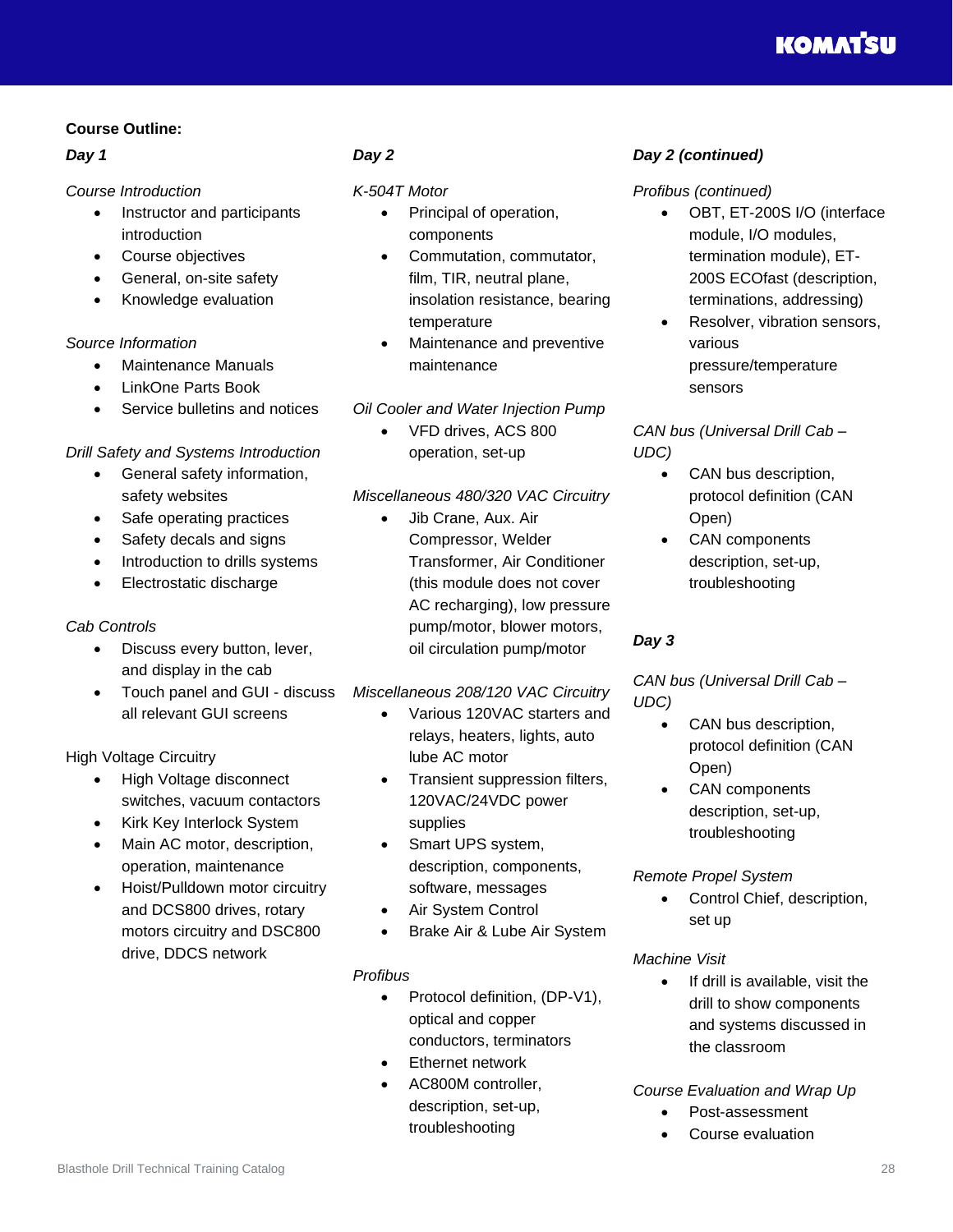# <span id="page-28-0"></span>*320XPC Mechanical Systems Training*

#### **Course Description:**

The course introduces the technicians to the operation and maintenance of 320XPC Blasthole drill. Within the course, the instructor will focus on critical knowledge and skills required in supporting the 320XPC Blasthole Drill. All structural, mechanical, air, and hydraulic systems and adjustments will be discussed. Recommended preventive and corrective maintenance procedures and practices are also covered.

#### **Course Duration:**

Three days, 24 hours (Additional one day (8-hours) for non-English speaking customers allowing time for translation)

#### **Target Audience:**

This training is targeted for Mechanical Maintenance and Supervisory personnel responsible for the preventive and corrective maintenance and servicing of 320XPC Blasthole Drills.

#### **Prerequisites:**

Technicians should have an adequate level of knowledge of mechanical, hydraulic, and pneumatic terminology and practical experience with maintenance equipment.

#### **Course Location:**

Field

#### **Objectives:**

Upon completion of this lesson the student will:

- Identify and explain the purpose of all the major components utilized
- Identify controls in the cab
- Location information about the Preventative and Regular Maintenance procedures in the Mechanical Systems Manual
- Explain the relationship between PLC and the rest of the Drill systems
- Analyze schematics and control diagrams utilized for troubleshooting and repair

- Machine structural components (Mast, Main Deck, Crawler Frame)
- Power Unit
- Main Air and Auxiliary Air Systems
- Main, Auxiliary, and Low-Pressure Hydraulic Systems
- Water Injection System
- Rotary Carriage and Pipe Handling
- Automatic Lubrication
- Auxiliary Winch